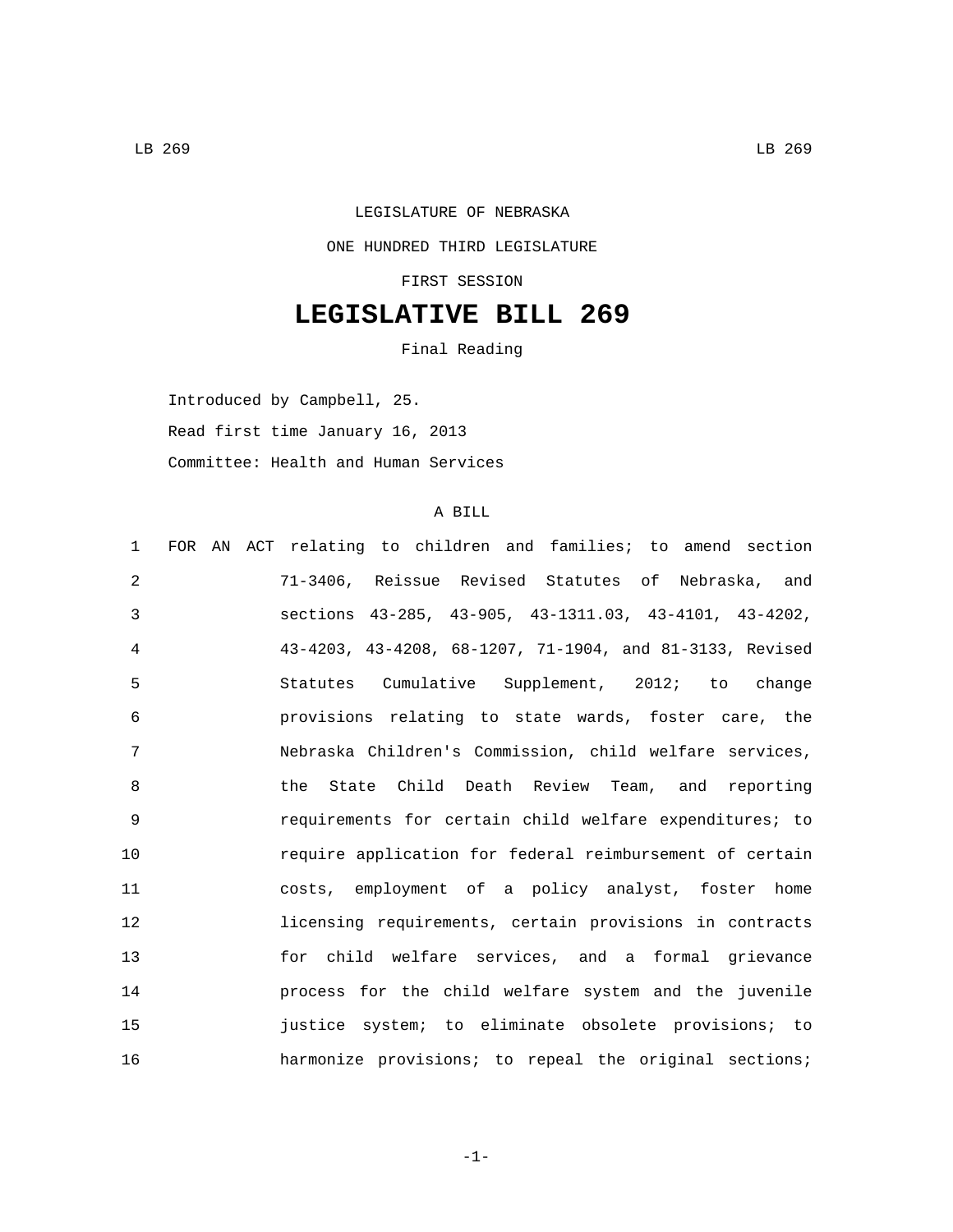- 1 and to declare an emergency.
- 2 Be it enacted by the people of the State of Nebraska,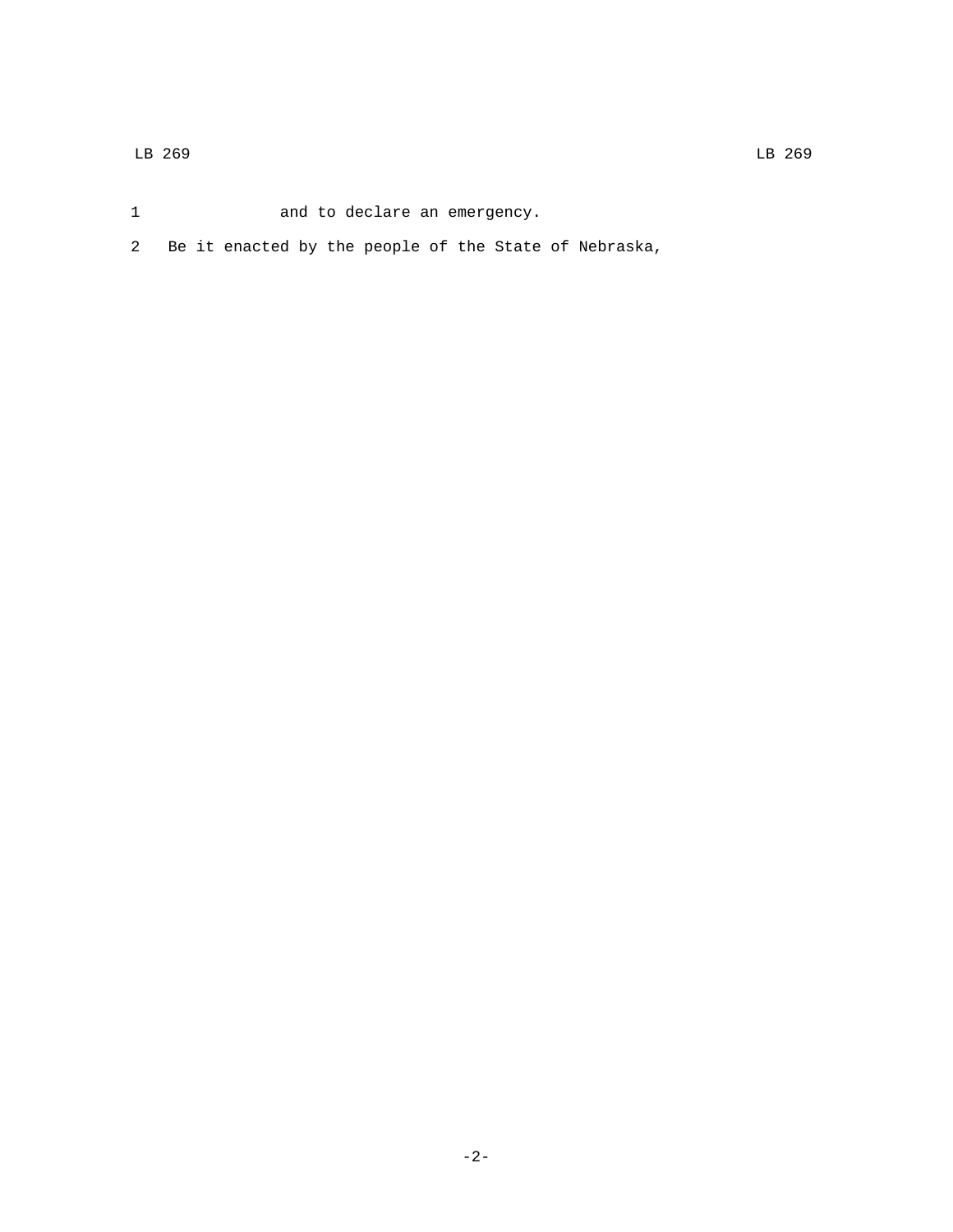Section 1. Section 43-285, Revised Statutes Cumulative 2 Supplement, 2012, is amended to read:

 43-285 (1) When the court awards a juvenile to the care of the Department of Health and Human Services, an association, or an individual in accordance with the Nebraska Juvenile Code, the juvenile shall, unless otherwise ordered, become a ward and be subject to the guardianship of the department, association, or individual to whose care he or she is committed. Any such association and the department shall have authority, by and with the assent of the court, to determine the care, placement, medical services, psychiatric services, training, and expenditures on behalf of each 12 juvenile committed to it. Any such association and the department shall be responsible for applying for any health insurance available 14 to the juvenile, including, but not limited to, medical assistance under the Medical Assistance Act. Such guardianship shall not include 16 the guardianship of any estate of the juvenile.

 (2) Following an adjudication hearing at which a juvenile is adjudged to be under subdivision (3) of section 43-247, the court may order the department to prepare and file with the court a proposed plan for the care, placement, services, and permanency which 21 are to be provided to such juvenile and his or her family. The plan shall include a statement regarding the eligibility of the juvenile for any health insurance, including, but not limited to, medical assistance under the Medical Assistance Act. The health and safety of the juvenile shall be the paramount concern in the proposed plan.

-3-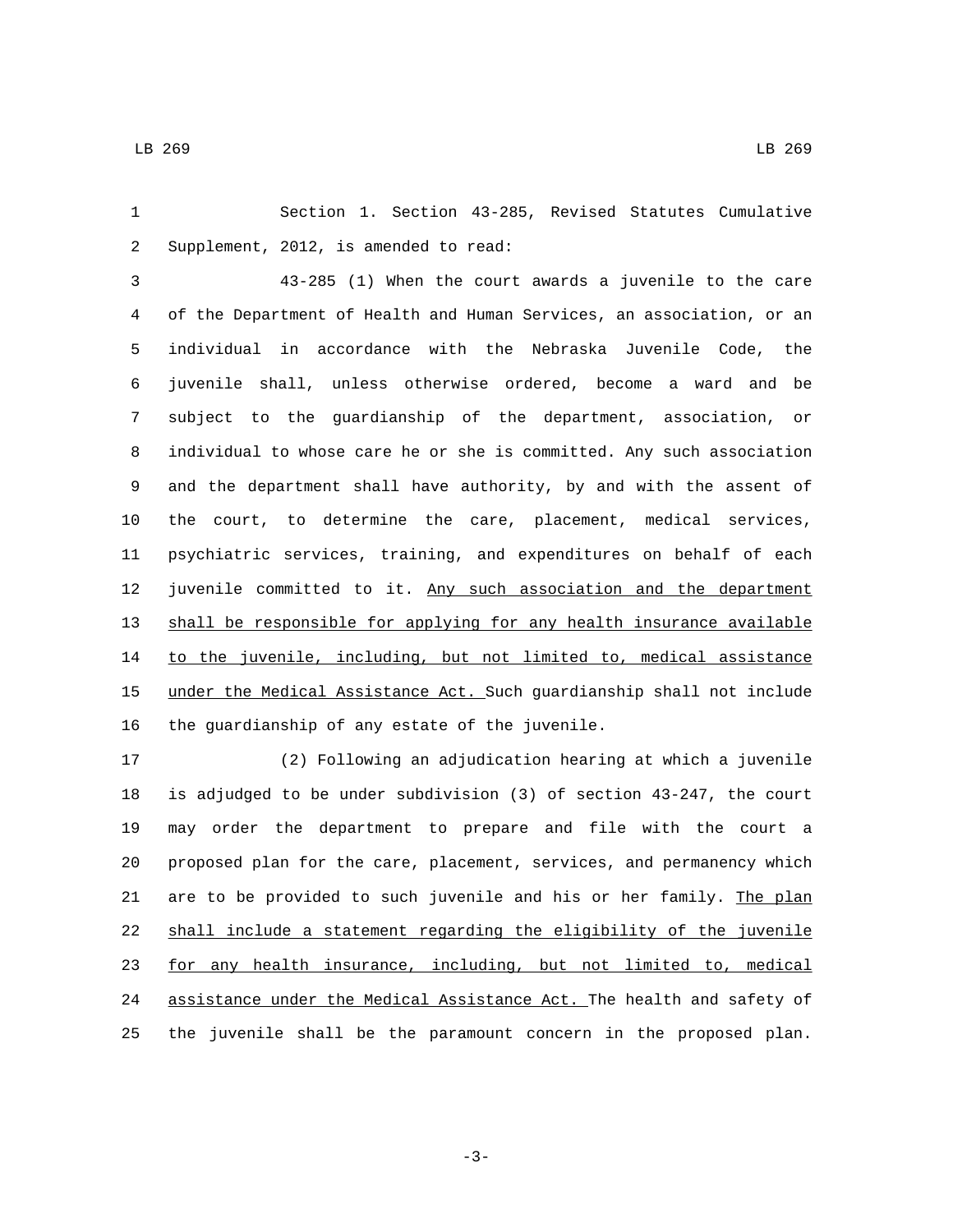When the plan includes the provision of services in order that the juvenile can remain in his or her home and such services are to prevent out-of-home placement, the plan shall be prepared and shall clearly state that the services described in the plan are to prevent 5 placement and that, absent preventive services, foster care is the planned arrangement for the child. The department shall include in the plan for a juvenile who is sixteen years of age or older and subject to the guardianship of the department a written independent living transition proposal which meets the requirements of section 43-1311.03. The court may approve the plan, modify the plan, order that an alternative plan be developed, or implement another plan that is in the juvenile's best interests. In its order the court shall include a finding regarding the appropriateness of the programs and services described in the proposal designed to assist the juvenile in acquiring independent living skills. Rules of evidence shall not apply at the dispositional hearing when the court considers the plan 17 that has been presented.

 (3) Within thirty days after an order awarding a juvenile to the care of the department, an association, or an individual and until the juvenile reaches the age of majority, the department, association, or individual shall file with the court a report stating the location of the juvenile's placement and the needs of the juvenile in order to effectuate the purposes of subdivision (1) of section 43-246. The department, association, or individual shall file a report with the court once every six months or at shorter intervals

-4-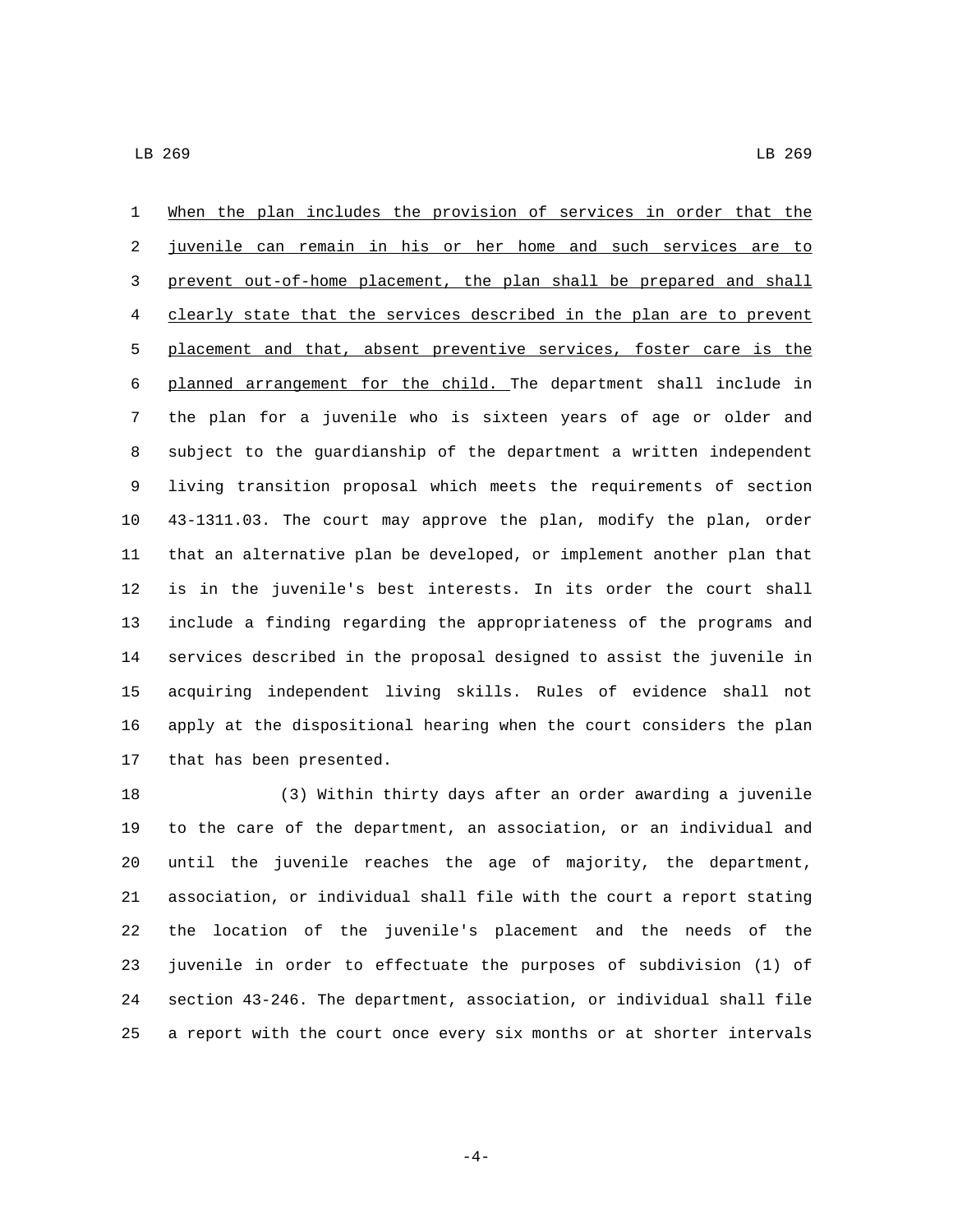if ordered by the court or deemed appropriate by the department, 2 association, or individual. Every six months, the report shall provide an updated statement regarding the eligibility of the juvenile for health insurance, including, but not limited to, medical assistance under the Medical Assistance Act. The department, association, or individual shall file a report and notice of placement change with the court and shall send copies of the notice to all interested parties at least seven days before the placement of the juvenile is changed from what the court originally considered to be a suitable family home or institution to some other custodial situation in order to effectuate the purposes of subdivision (1) of section 43-246. The court, on its own motion or upon the filing of an objection to the change by an interested party, may order a hearing to review such a change in placement and may order that the change be stayed until the completion of the hearing. Nothing in this section shall prevent the court on an ex parte basis from approving an immediate change in placement upon good cause shown. The department may make an immediate change in placement without court approval only if the juvenile is in a harmful or dangerous situation or when the foster parents request that the juvenile be removed from their home. Approval of the court shall be sought within twenty-four hours after making the change in placement or as soon thereafter as possible. The department shall provide the juvenile's guardian ad litem with a copy of any report filed with the court by the department pursuant to this 25 subsection.

-5-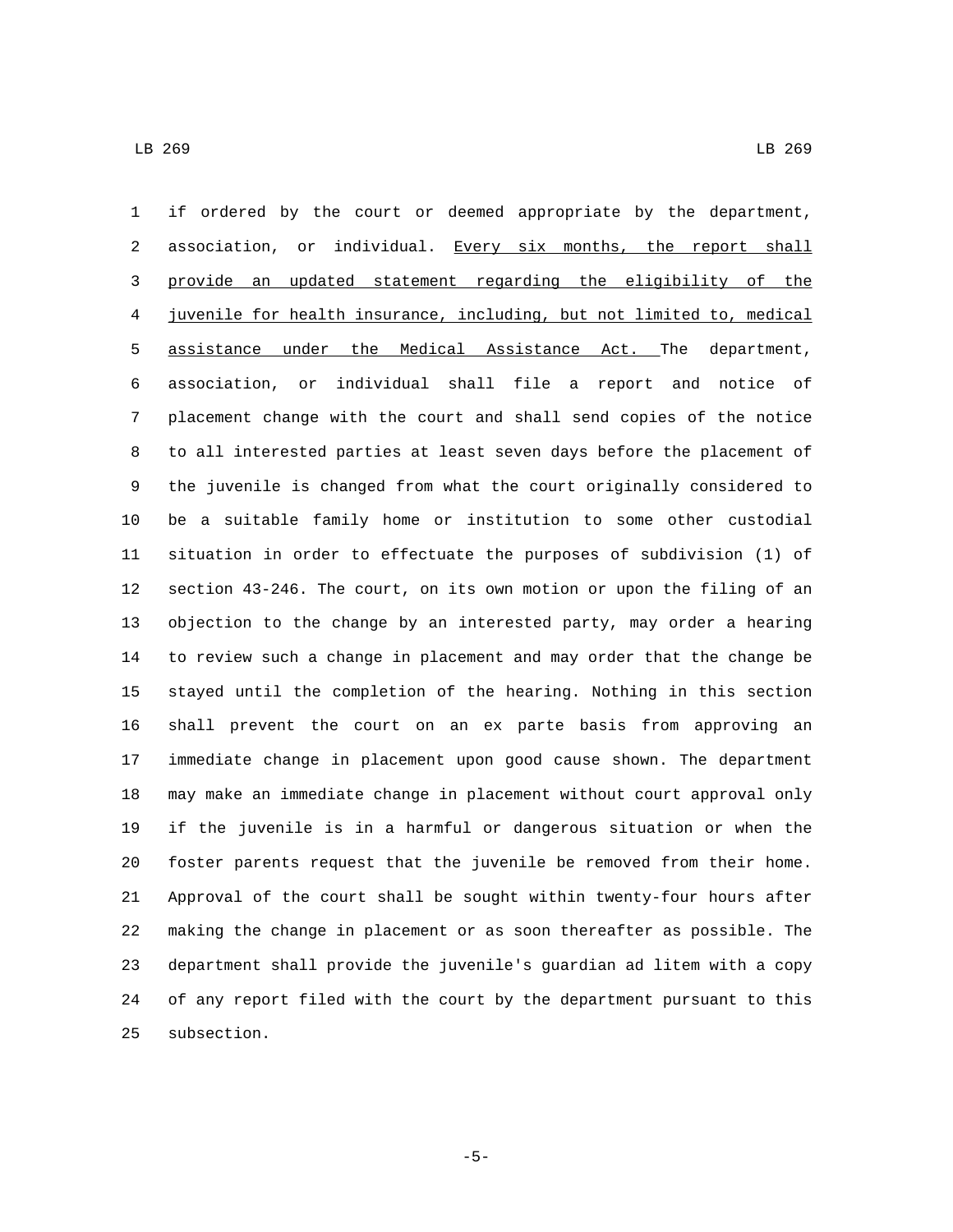(4) The court shall also hold a permanency hearing if 2 required under section 43-1312.

 (5) When the court awards a juvenile to the care of the department, an association, or an individual, then the department, association, or individual shall have standing as a party to file any pleading or motion, to be heard by the court with regard to such filings, and to be granted any review or relief requested in such filings consistent with the Nebraska Juvenile Code.

 (6) Whenever a juvenile is in a foster care placement as defined in section 43-1301, the Foster Care Review Office or the designated local foster care review board may participate in proceedings concerning the juvenile as provided in section 43-1313 and notice shall be given as provided in section 43-1314.

 (7) Any written findings or recommendations of the Foster Care Review Office or the designated local foster care review board with regard to a juvenile in a foster care placement submitted to a court having jurisdiction over such juvenile shall be admissible in any proceeding concerning such juvenile if such findings or recommendations have been provided to all other parties of record.

 (8) The executive director and any agent or employee of the Foster Care Review Office or any member of any local foster care review board participating in an investigation or making any report pursuant to the Foster Care Review Act or participating in a judicial proceeding pursuant to this section shall be immune from any civil liability that would otherwise be incurred except for false

LB 269 LB 269

-6-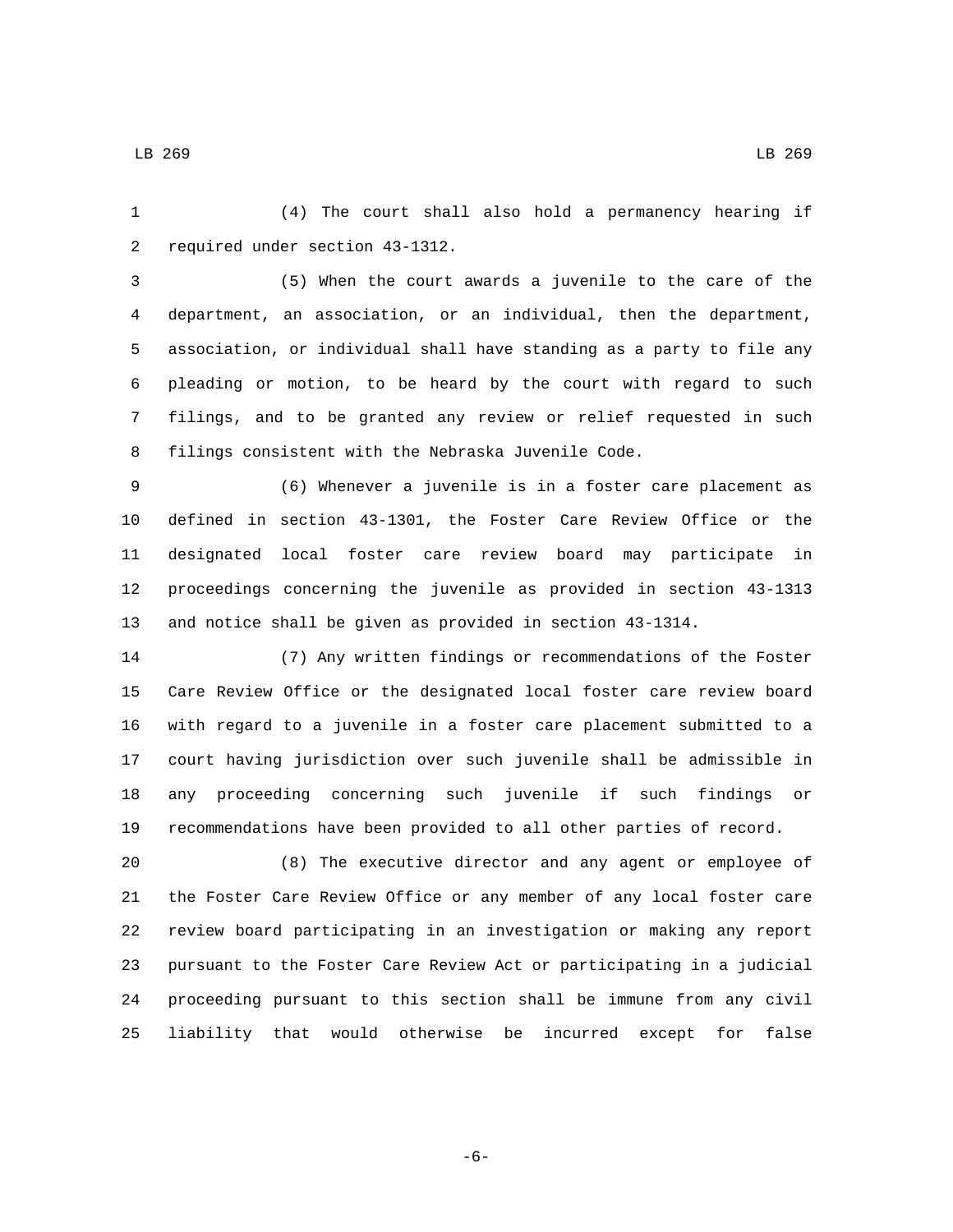1 statements negligently made.

 Sec. 2. Section 43-905, Revised Statutes Cumulative Supplement, 2012, is amended to read:3

 43-905 (1) The Department of Health and Human Services shall be the legal guardian of all children committed to it. The department shall afford temporary care and shall use special diligence to provide suitable homes for such children. The department shall make reasonable efforts to accomplish joint-sibling placement or sibling visitation or ongoing interaction between siblings as provided in section 43-1311.02. The department is authorized to place such children in suitable families for adoption, foster care, or guardianship or, in the discretion of the department, on a written 13 contract.

 (2) The contract shall provide (a) for the children's education in the public schools or otherwise, (b) for teaching them some useful occupation, and (c) for kind and proper treatment as 17 members of the family in which they are placed.

 (3) Whenever any child who has been committed to the department becomes self-supporting, the department shall declare that fact and the guardianship of the department shall cease. Thereafter the child shall be entitled to his or her own earnings. Guardianship of and services by the department shall never extend beyond the age 23 of majority, except that  $(a)$  services by the department to a child shall continue until the child reaches the age of twenty-one if the child is a student regularly attending a school, college, or

-7-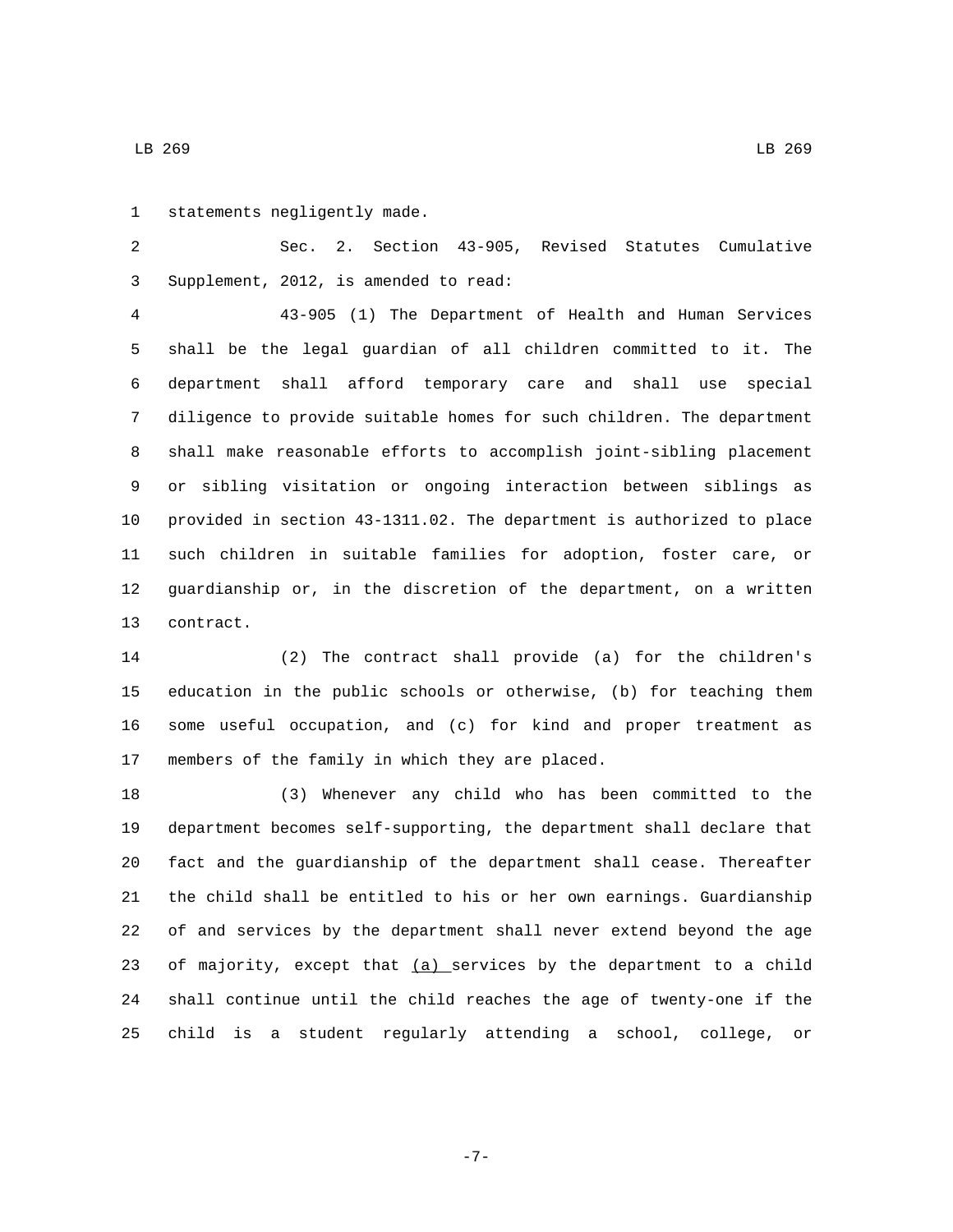university or regularly attending a course of vocational or technical training designed to prepare such child for gainful employment and (b) beginning January 1, 2014, coverage for health care and related services under medical assistance in accordance with section 68-911 may be extended as provided under the federal Patient Protection and 6 Affordable Care Act, 42 U.S.C.  $1396a(a)(10)(A)(i)(IX)$ , as such act and section existed on January 1, 2013, for medicaid coverage for individuals under twenty-six years of age as allowed pursuant to such 9 <u>act</u>.

 (4) Whenever the parents of any ward, whose parental rights have not been terminated, have become able to support and educate their child, the department shall restore the child to his or her parents if the home of such parents would be a suitable home. The 14 guardianship of the department shall then cease.

 (5) Whenever permanent free homes for the children cannot be obtained, the department shall have the authority to provide and pay for the maintenance of the children in private families, in foster care, in guardianship, in boarding homes, or in institutions 19 for care of children.

 Sec. 3. Section 43-1311.03, Revised Statutes Cumulative 21 Supplement, 2012, is amended to read:

 43-1311.03 (1) When a child placed in foster care turns sixteen years of age or enters foster care and is at least sixteen years of age, a written independent living transition proposal shall be developed by the Department of Health and Human Services at the

-8-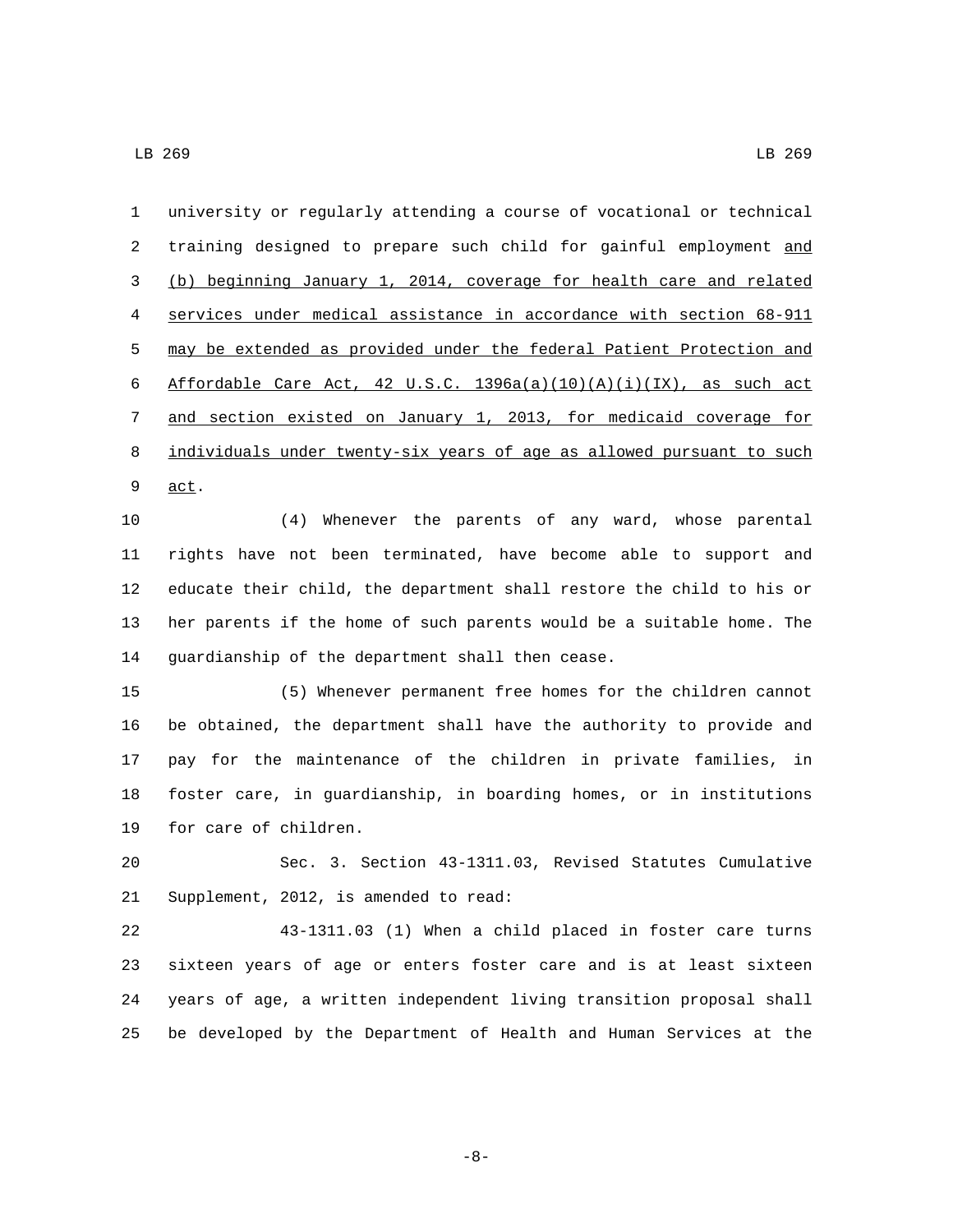| 1  | direction and involvement of the child to prepare for the transition  |
|----|-----------------------------------------------------------------------|
| 2  | from foster care to adulthood. The transition proposal shall be       |
| 3  | personalized based on the child's needs. The transition proposal      |
| 4  | shall include, but not be limited to, the following needs:            |
| 5  | $(a)$ Education;                                                      |
| 6  | (b) Employment services and other workforce support;                  |
| 7  | (c)<br>Health and health care coverage, including the                 |
| 8  | child's potential eligibility for medicaid coverage under the federal |
| 9  | Patient Protection and Affordable Care Act, 42 U.S.C. 1396a(a)(10)(A) |
| 10 | $(i)(IX)$ , as such act and section existed on January 1, 2013;       |
| 11 | (d) Financial assistance, including education on credit               |
| 12 | card financing, banking, and other services;                          |
| 13 | (e) Housing;                                                          |
| 14 | (f) Relationship development; and                                     |
| 15 | Adult services, if the needs assessment indicates<br>( ၂ )            |
| 16 | that the child is reasonably likely to need or be eligible for        |
| 17 | services or other support from the adult services system.             |
| 18 | (2)<br>The transition proposal shall be developed<br>and              |
| 19 | frequently reviewed by the department in collaboration with the       |
| 20 | child's transition team. The transition team shall be comprised of    |
| 21 | the child, the child's caseworker, the child's guardian ad litem,     |
| 22 | individuals selected by the child, and individuals who have knowledge |
| 23 | of services available to the child.                                   |
| 24 | (3) The transition proposal shall be considered a working             |

document and shall be, at the least, updated for and reviewed at

-9-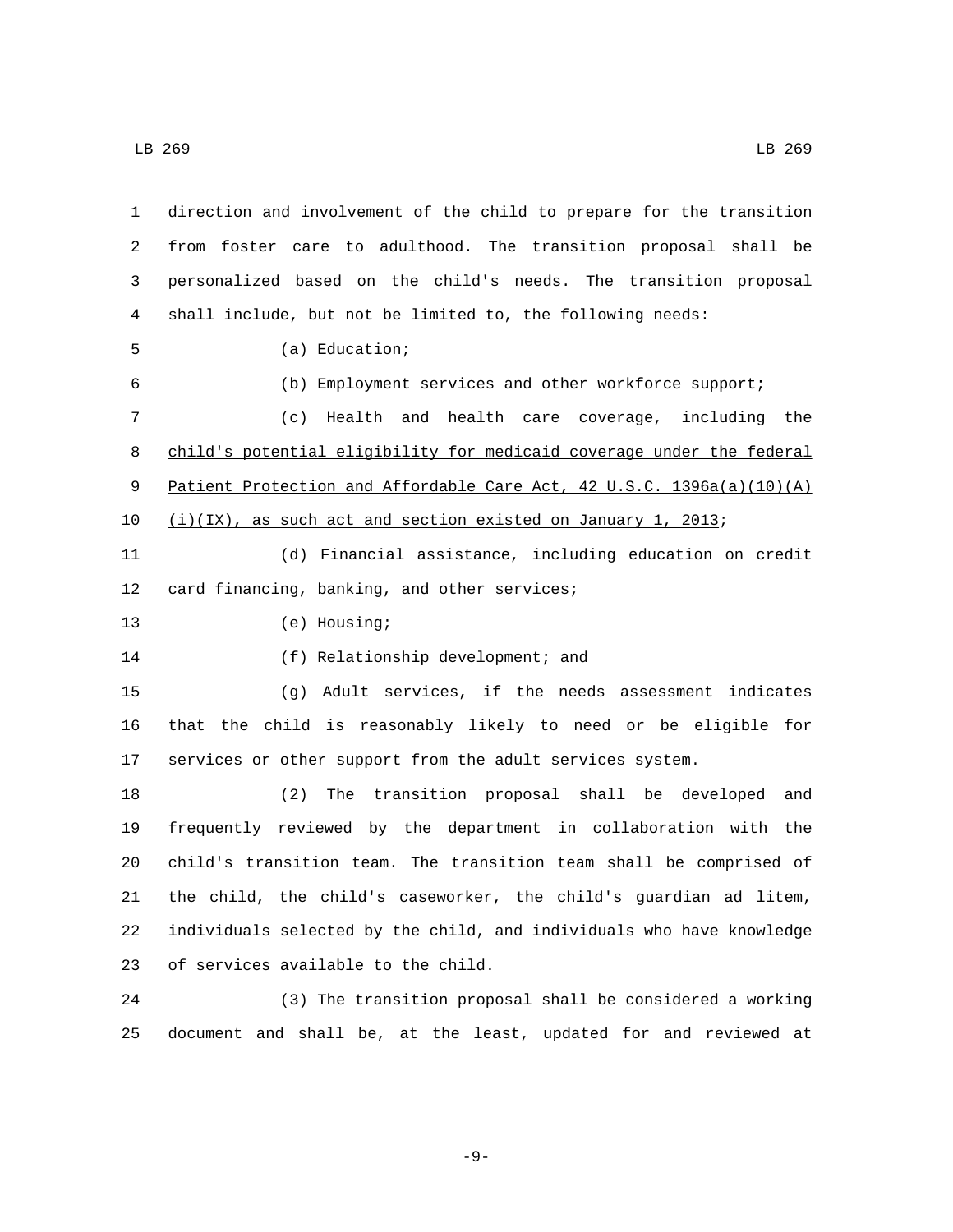1 every permanency or review hearing by the court.

 (4) The final transition proposal prior to the child's leaving foster care shall specifically identify how the need for 4 housing will be addressed.

 (5) If the child is interested in pursuing higher education, the transition proposal shall provide for the process in applying for any applicable state, federal, or private aid.

 (6) On or before the date the child reaches nineteen years of age, the department shall provide the child with (a) a certified copy of the child's birth certificate and facilitate securing a federal social security card when the child is eligible for such card and (b) all documentation required for enrollment in medicaid coverage for former foster care children as available under the federal Patient Protection and Affordable Care Act, 42 U.S.C.  $1396a(a)(10)(A)(i)(IX)$ , as such act and section existed on January 1, 2013. All fees associated with securing the certified copy of the 17 child's birth certificate shall be waived by the state.

 Sec. 4. Section 43-4101, Revised Statutes Cumulative 19 Supplement, 2012, is amended to read:

 43-4101 (1) The Nebraska Juvenile Service Delivery Project shall be established as a pilot program administered by the Office of Probation Administration. The pilot program shall be evaluated by the University of Nebraska Medical Center's College of Public Health. The project may be expanded by the Office of Probation 25 Administration. The purpose of the pilot program is to  $\left(\frac{1}{1}\right)$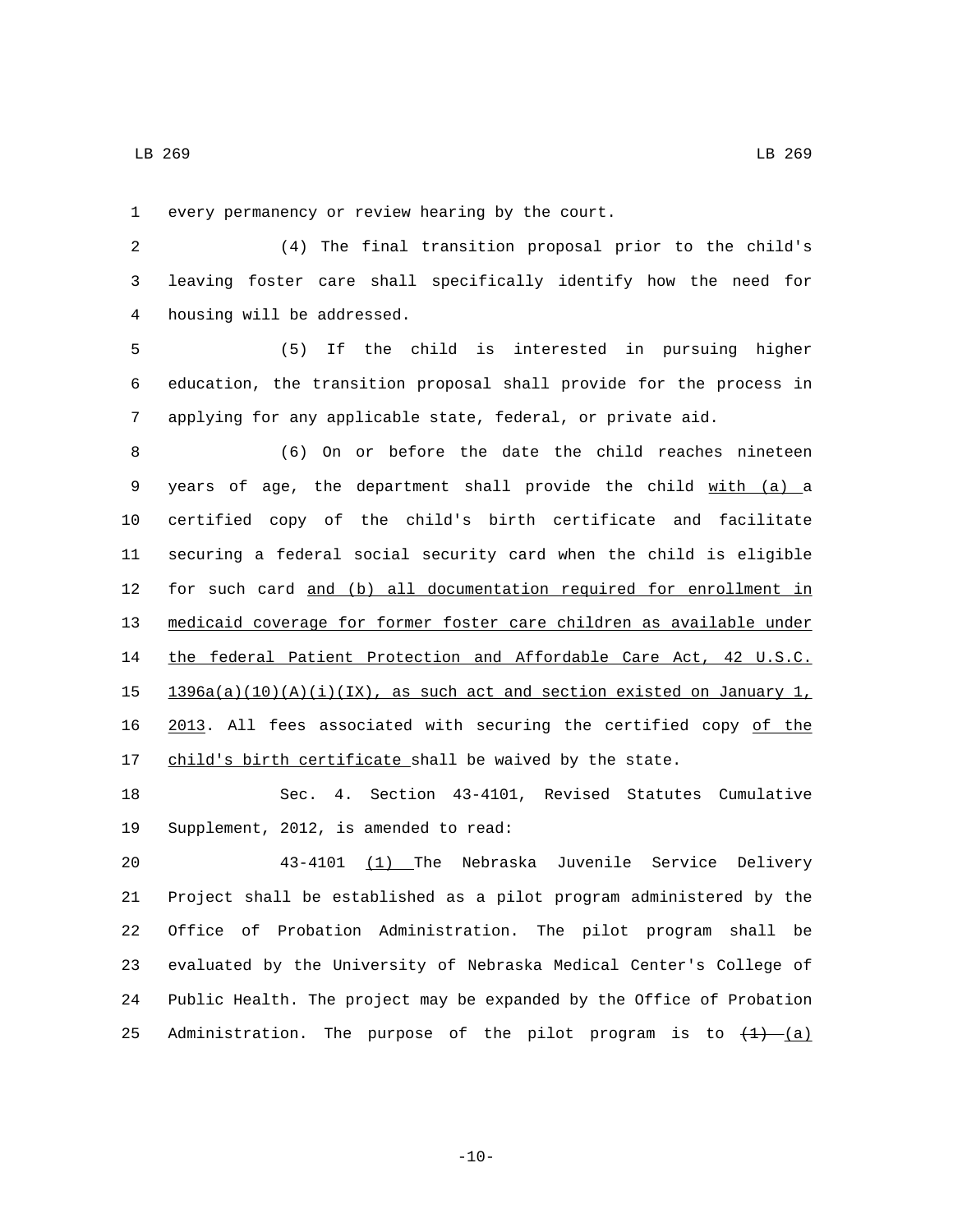1 provide access to services in the community for juveniles placed on 2 probation,  $(2)$  (b) prevent unnecessary commitment of juveniles to the 3 Department of Health and Human Services and to the Office of Juvenile 4 Services,  $\left(3\right)$  (c) eliminate barriers preventing juveniles from 5 receiving needed services,  $(4)$ - $(d)$  prevent unnecessary penetration of 6 juveniles further into the juvenile justice system,  $(5)-(e)$  enable 7 the juvenile's needs to be met in the least intrusive and least 8 restrictive manner while maintaining the safety of the juvenile and 9 the community,  $(6)$  (f) reduce the duplication of resources within the 10 juvenile justice system through intense coordinated case management 11 and supervision, and  $\left(\frac{7}{7}\right) - \left(\frac{9}{7}\right)$  use evidence-based practices and 12 responsive case management to improve outcomes for adjudicated 13 juveniles.

 (2) On or before July 1, 2013, the Department of Health 15 and Human Services shall apply for reimbursement under Title IV-E of the federal Social Security Act, as amended, for reimbursable costs associated with the Nebraska Juvenile Service Delivery Project. The 18 reimbursed funds received by the department shall be remitted to the State Treasurer for credit to the Probation Program Cash Fund for reimbursement of expenses incurred by the Office of Probation Administration pursuant to the Nebraska Juvenile Service Delivery 22 Project.

23 Sec. 5. Section 43-4202, Revised Statutes Cumulative 24 Supplement, 2012, is amended to read:

25 43-4202 (1) The Nebraska Children's Commission is created

-11-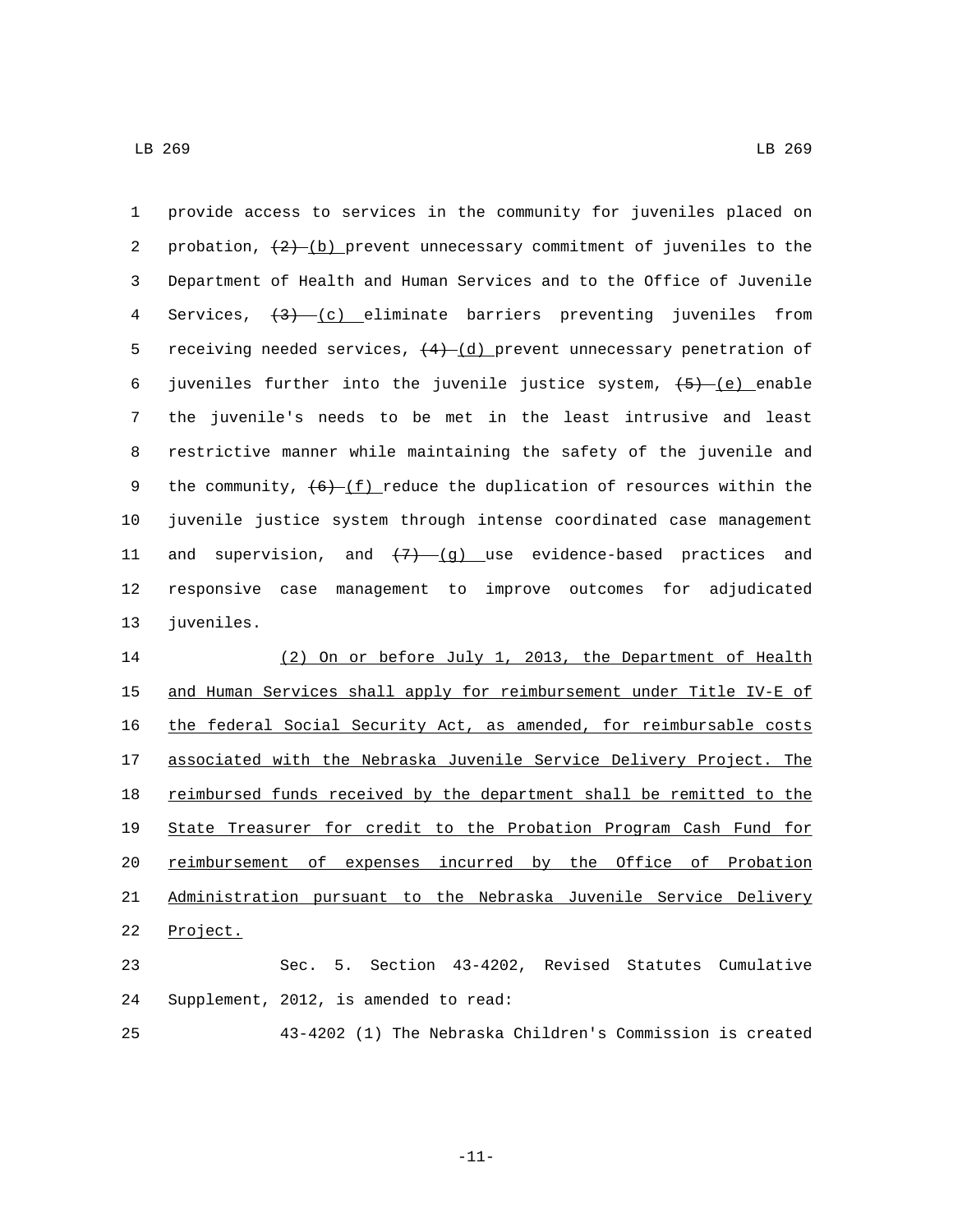as a high-level leadership body to (a) create a statewide strategic plan for reform of the child welfare system programs and services in the State of Nebraska and (b) review the operations of the Department of Health and Human Services regarding child welfare programs and services and recommend, as a part of the statewide strategic plan, options for attaining the legislative intent stated in section 43-4201, either by the establishment of a new division within the department or the establishment of a new state agency to provide all child welfare programs and services which are the responsibility of the state. The commission shall provide a permanent forum for collaboration among state, local, community, public, and private stakeholders in child welfare programs and services. (2) The commission shall include the following voting 14 members: (a) The chief executive officer of the Department of 16 Health and Human Services or his or her designee; (b) The Director of Children and Family Services or his 18 or her designee; and (a) The executive director of the Foster Care Review 20 Office; and 21 (c) Sixteen (b) Seventeen members appointed by the 22 Governor, within thirty days after April 12, 2012. The members appointed pursuant to this subdivision shall represent stakeholders in the child welfare system and shall include: (i) A director of a child advocacy center; (ii) an administrator of a behavioral health

-12-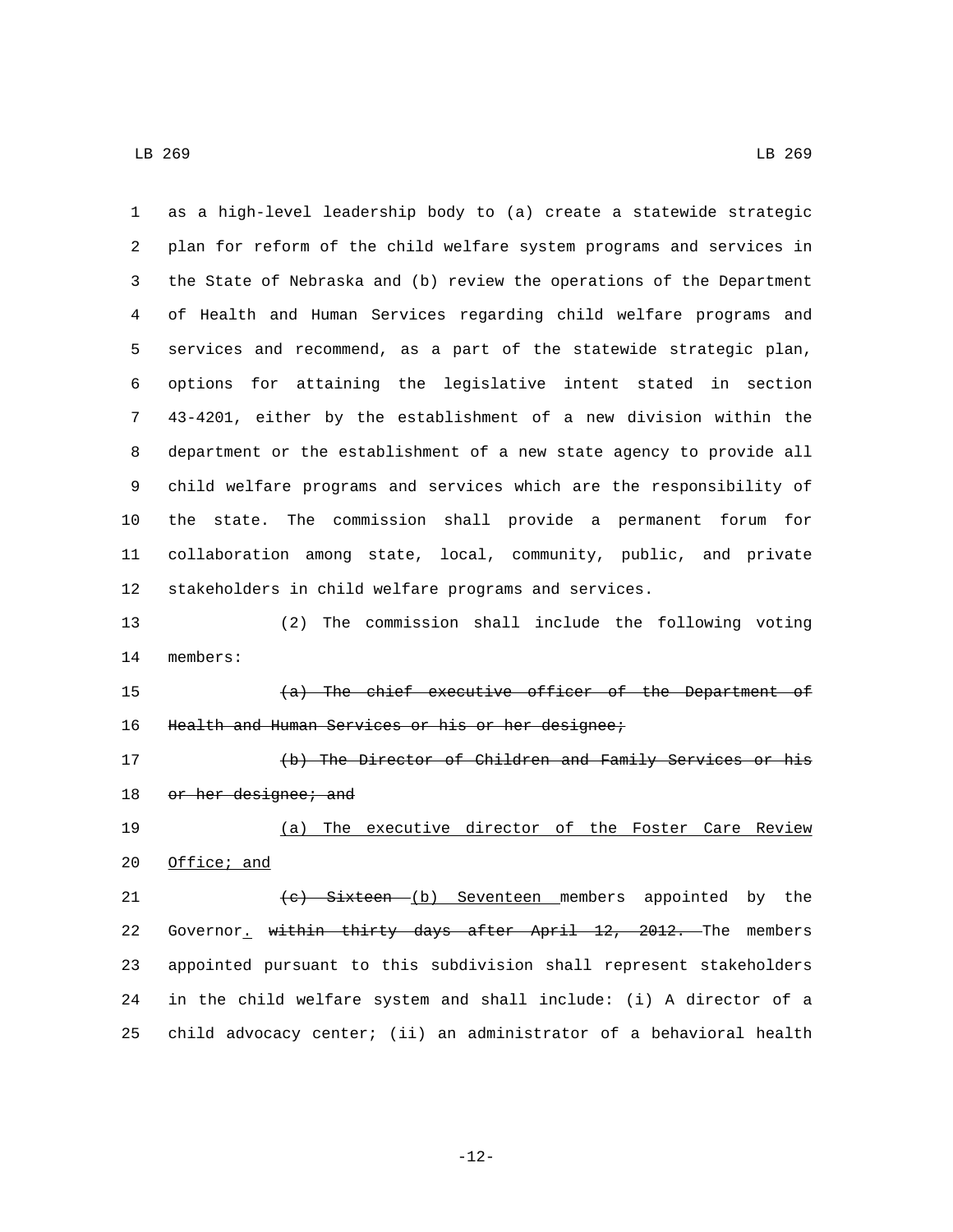region established pursuant to section 71-807; (iii) a community representative from each of the service areas designated pursuant to section 81-3116. In the eastern service area designated pursuant to such section, the representative may be from a lead agency of a pilot project established under Legislative Bill 961, One Hundred Second Legislature, Second Session, 2012, section 68-1212 or a collaborative member; (iv) a prosecuting attorney who practices in juvenile court; (v) a guardian ad litem; (vi) a biological parent currently or previously involved in the child welfare system; (vii) a foster parent; (viii) a court appointed special advocate volunteer; (ix) a 11 member of the State Foster Care Review Board or any entity that 12 succeeds to the powers and duties of the board or a member of a local foster care review board; (x) a child welfare service agency that directly provides a wide range of child welfare services and is not a member of a lead agency collaborative; (xi) a young adult previously 16 in foster care;  $\frac{and}{,}$  xii) a representative of a child advocacy organization that deals with legal and policy issues that include child welfare; and (xiii) a representative of a federally recognized Indian tribe residing within the State of Nebraska and appointed within thirty days after the effective date of this act from a list of three nominees submitted by the Commission on Indian Affairs.

 (3) The commission Nebraska Children's Commission shall have the following nonvoting, ex officio members: (a) The chairperson of the Health and Human Services Committee of the Legislature or a committee member designated by the chairperson; (b) the chairperson

-13-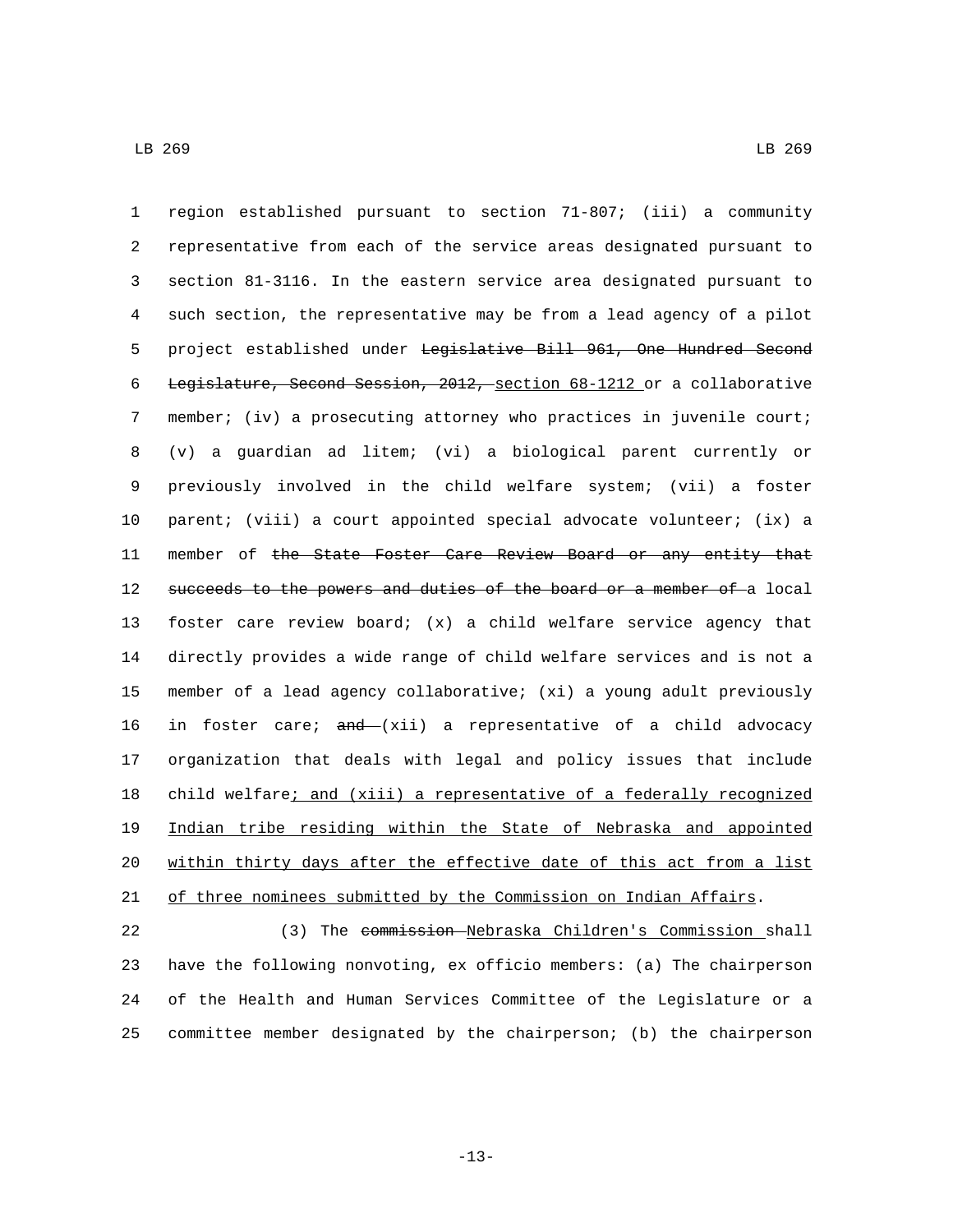of the Judiciary Committee of the Legislature or a committee member designated by the chairperson; (c) the chairperson of the Appropriations Committee of the Legislature or a committee member 4 designated by the chairperson; and (d) three persons appointed by the State Court Administrator; (e) the chief executive officer of the Department of Health and Human Services or his or her designee; (f) the Director of Children and Family Services of the Division of Children and Family Services of the Department of Health and Human Services or his or her designee; and (g) the Inspector General of Nebraska Child Welfare. The nonvoting, ex officio members may attend commission meetings and participate in the discussions of the commission, provide information to the commission on the policies, programs, and processes of each of their respective bodies, gather information for the commission, and provide information back to their respective bodies from the commission. The nonvoting, ex officio members shall not vote on decisions by the commission or on the direction or development of the statewide strategic plan pursuant to 18 section 43-4204.

 (4) The commission shall meet within sixty days after April 12, 2012, and shall select from among its members a chairperson and vice-chairperson and conduct any other business necessary to the organization of the commission. The commission shall meet not less often than once every three months, and meetings of the commission 24 may be held at any time on the call of the chairperson. The commission shall be within the office of the chief executive officer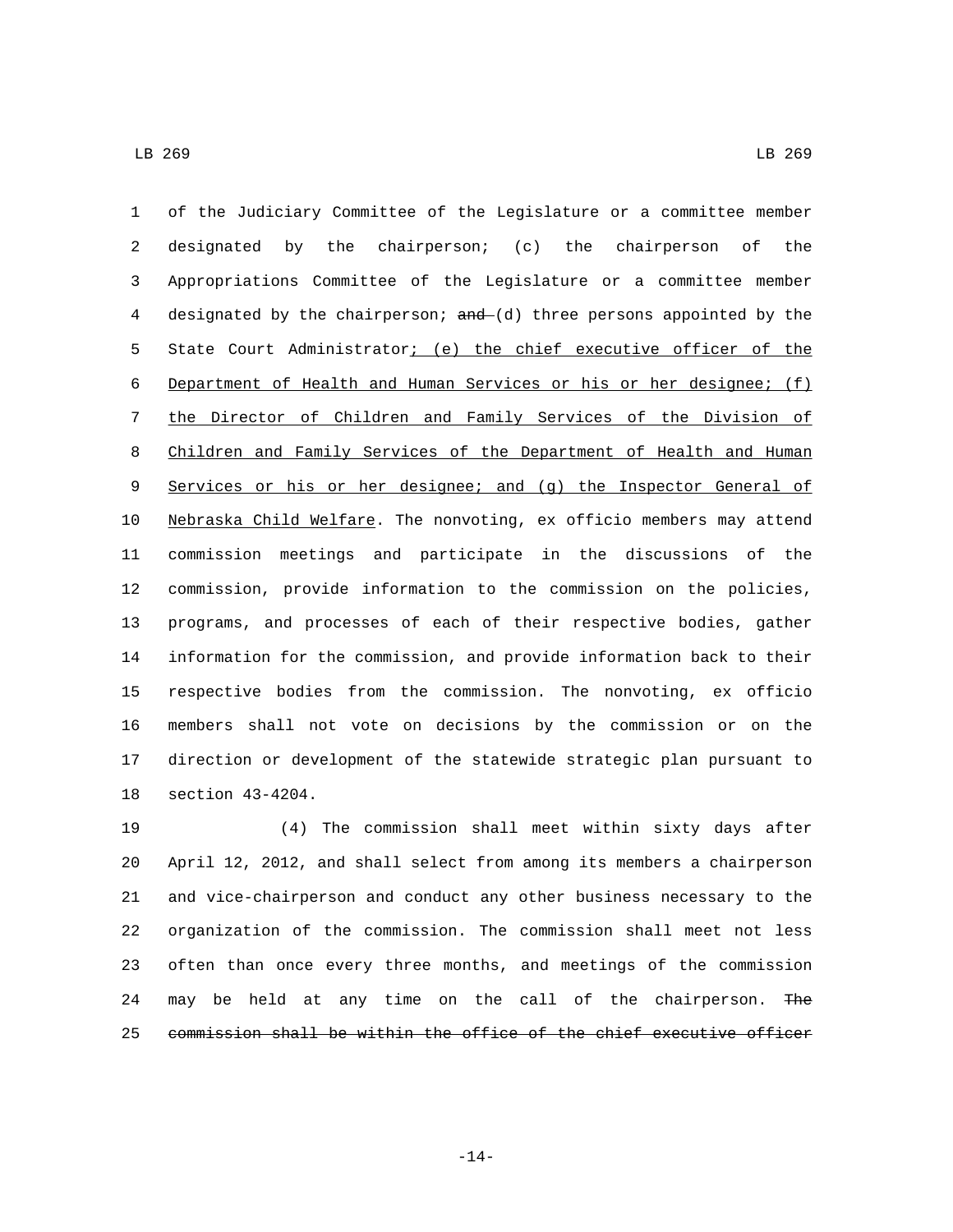1 of the Department of Health and Human Services. The commission may 2 hire staff to carry out the responsibilities of the commission. For administrative purposes, the offices of the staff of the commission shall be located in the Foster Care Review Office. The commission shall hire a consultant with experience in facilitating strategic planning to provide neutral, independent assistance in developing the statewide strategic plan. The commission shall terminate on June 30, 8 2014, unless continued by the Legislature. (5) The commission, with assistance from the executive director of the Foster Care Review Office, shall employ a policy analyst to provide research and expertise to the commission relating 12 to the child welfare system. The policy analyst shall work in conjunction with the staff of the commission. His or her responsibilities may include, but are not limited to: (a) Monitoring the Nebraska child welfare system and juvenile justice system to provide information to the commission; (b) analyzing child welfare 17 and juvenile justice public policy through research and literature 18 reviews and drafting policy reports when requested; (c) managing or leading projects or tasks and providing resource support to commission members and committees as determined by the chairperson of the commission; (d) serving as liaison among child welfare and juvenile justice stakeholders and the public and responding to information inquiries as required; and (e) other duties as assigned 24 by the commission.  $(5)$  (6) Members of the commission shall be reimbursed for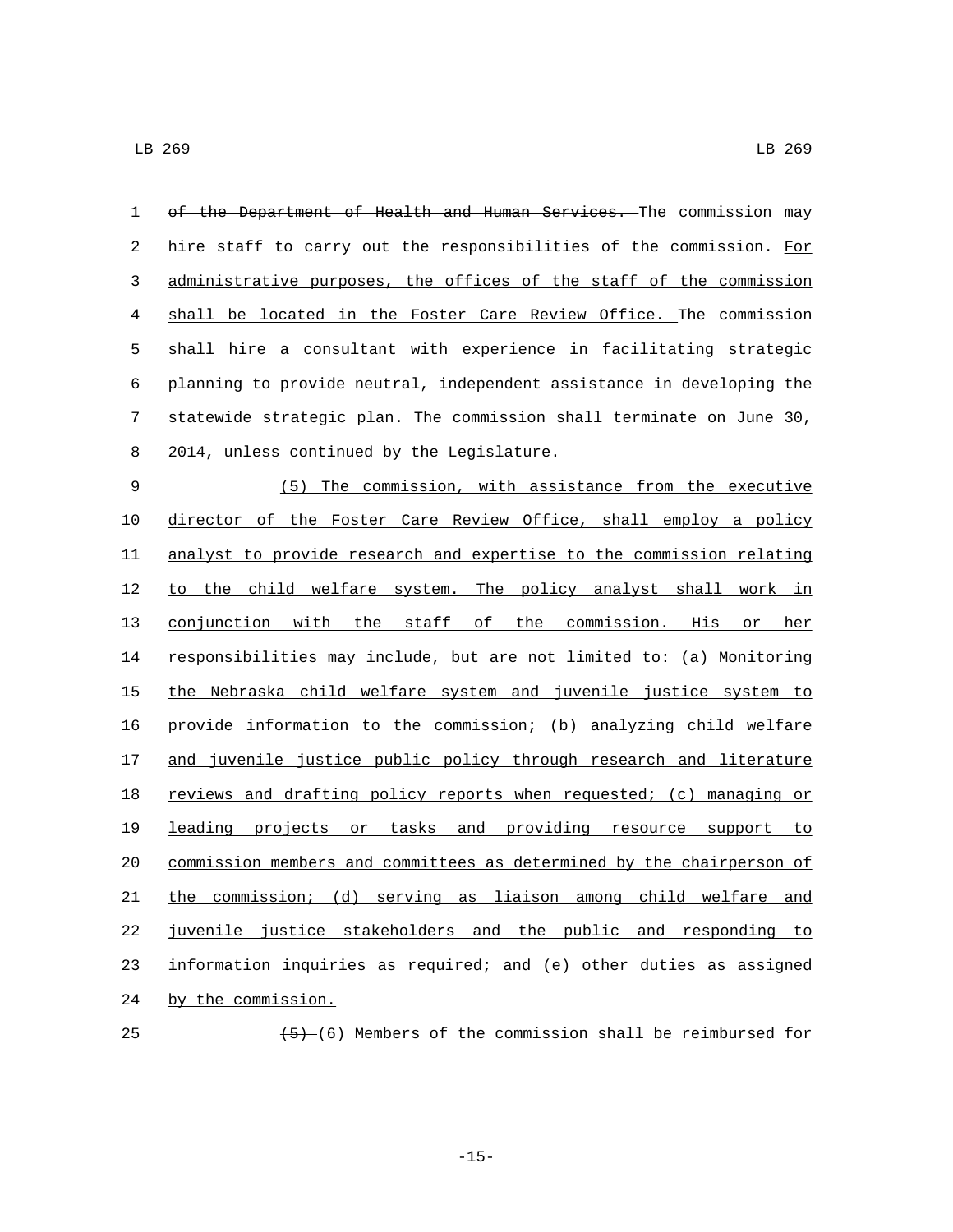their actual and necessary expenses as members of such commission as 2 provided in sections 81-1174 to 81-1177.

 Sec. 6. Section 43-4203, Revised Statutes Cumulative Supplement, 2012, is amended to read:4

 43-4203 (1) The Nebraska Children's Commission shall work with administrators from each of the service areas designated pursuant to section 81-3116, the teams created pursuant to section 28-728, local foster care review boards, child advocacy centers, the teams created pursuant to the Supreme Court's Through the Eyes of the Child Initiative, community stakeholders, and advocates for child welfare programs and services to establish networks in each of such service areas. Such networks shall permit collaboration to strengthen the continuum of services available to child welfare agencies and to provide resources for children and juveniles outside the child protection system. Each service area shall develop its own unique strategies to be included in the statewide strategic plan. The Department of Health and Human Services shall assist in identifying 18 the needs of each service area.

 (2)(a) The commission shall create a committee to examine state policy regarding the prescription of psychotropic drugs for children who are wards of the state and the administration of such drugs to such children. Such committee shall review the policy and procedures for prescribing and administering such drugs and make recommendations to the commission for changes in such policy and 25 procedures.

-16-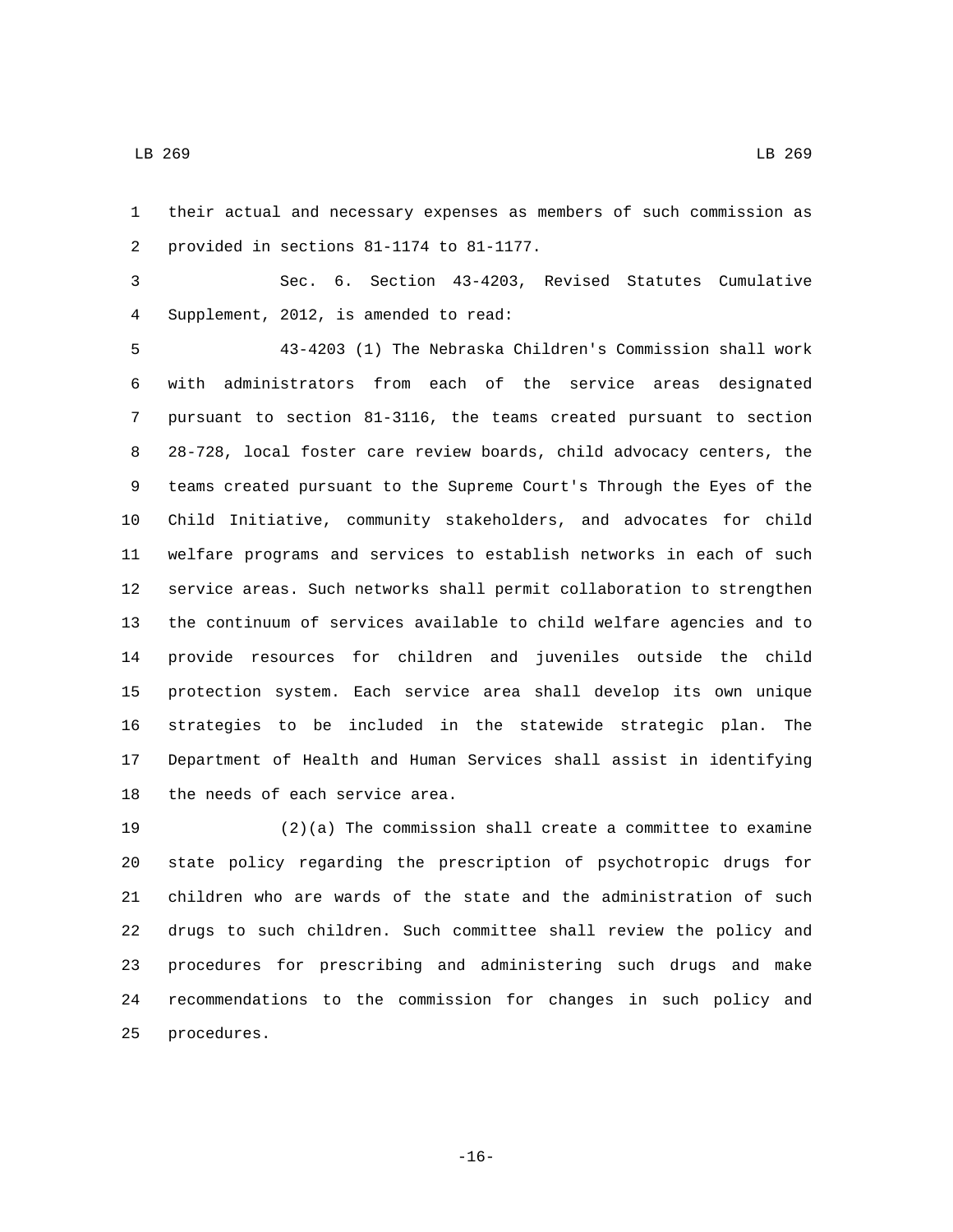(b) The commission shall create a committee to examine the structure and responsibilities of the Office of Juvenile Services as they exist on April 12, 2012. Such committee shall review the role and effectiveness of the youth rehabilitation and treatment centers in the juvenile justice system and make recommendations to the commission on the future role of the youth rehabilitation and treatment centers in the juvenile justice continuum of care. Such committee shall also review the responsibilities of the Administrator of the Office of Juvenile Services, including oversight of the youth rehabilitation and treatment centers and juvenile parole, and make recommendations to the commission relating to the future 12 responsibilities of the administrator.

 (c) The commission may organize committees as it deems necessary. Members of the committees may be members of the commission or may be appointed, with the approval of the majority of the commission, from individuals with knowledge of the committee's subject matter, professional expertise to assist the committee in completing its assigned responsibilities, and the ability to collaborate within the committee and with the commission to carry out 20 the powers and duties of the commission.

 (d) If the One Hundred Second Legislature, Second Session, 2012, creates the The Title IV-E Demonstration Project 23 Committee or created pursuant to section 43-4208 and the Foster Care 24 Reimbursement Rate Committee, or both, such committees created pursuant to section 43-4212 shall be under the jurisdiction of the

LB 269 LB 269

-17-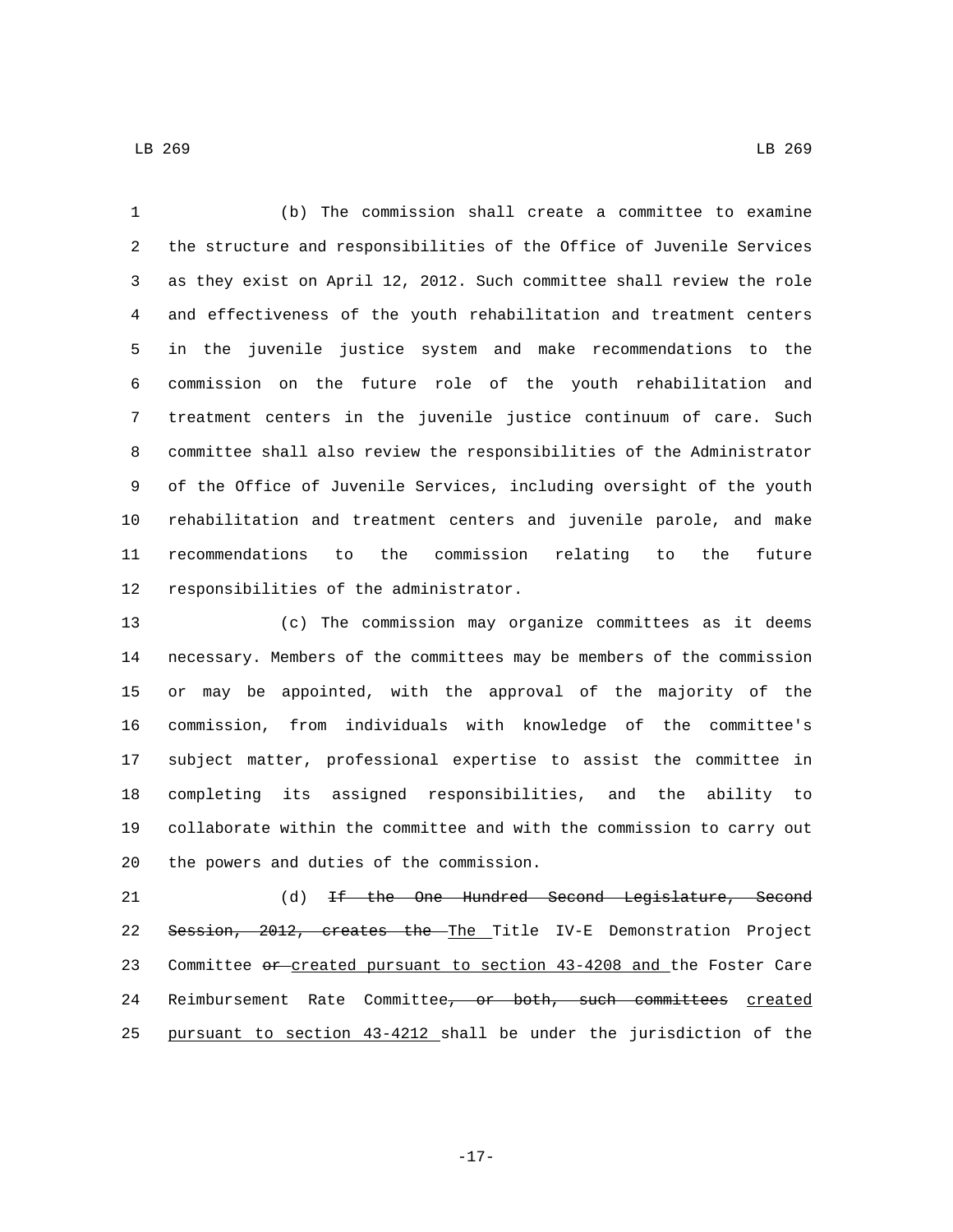1 commission.

 (3) The commission shall work with the office of the State Court Administrator, as appropriate, and entities which coordinate facilitated conferencing as described in section 43-247.01. Facilitated conferencing shall be included in statewide strategic plan discussions by the commission. Facilitated conferencing shall continue to be utilized and maximized, as determined by the court of jurisdiction, during the development of the statewide strategic plan. Funding and contracting of facilitated conferencing entities shall continue to be provided by the Department of Health and Human Services to at least the same extent as such funding and contracting are being provided on April 12, 2012.

 (4) The commission shall gather information and communicate with juvenile justice specialists of the Office of Probation Administration and county officials with respect to any county-operated practice model participating in the Crossover Youth Program of the Center for Juvenile Justice Reform at Georgetown 18 University.

 (5) The commission shall coordinate and gather information about the progress and outcomes of the Nebraska Juvenile Service Delivery Project established pursuant to section 43-4101. 22 (5) If the Nebraska Juvenile Service Delivery Project is enacted by the One Hundred Second Legislature, Second Session, 2012, the commission shall coordinate and gather information about the 25 progress and outcomes of the project.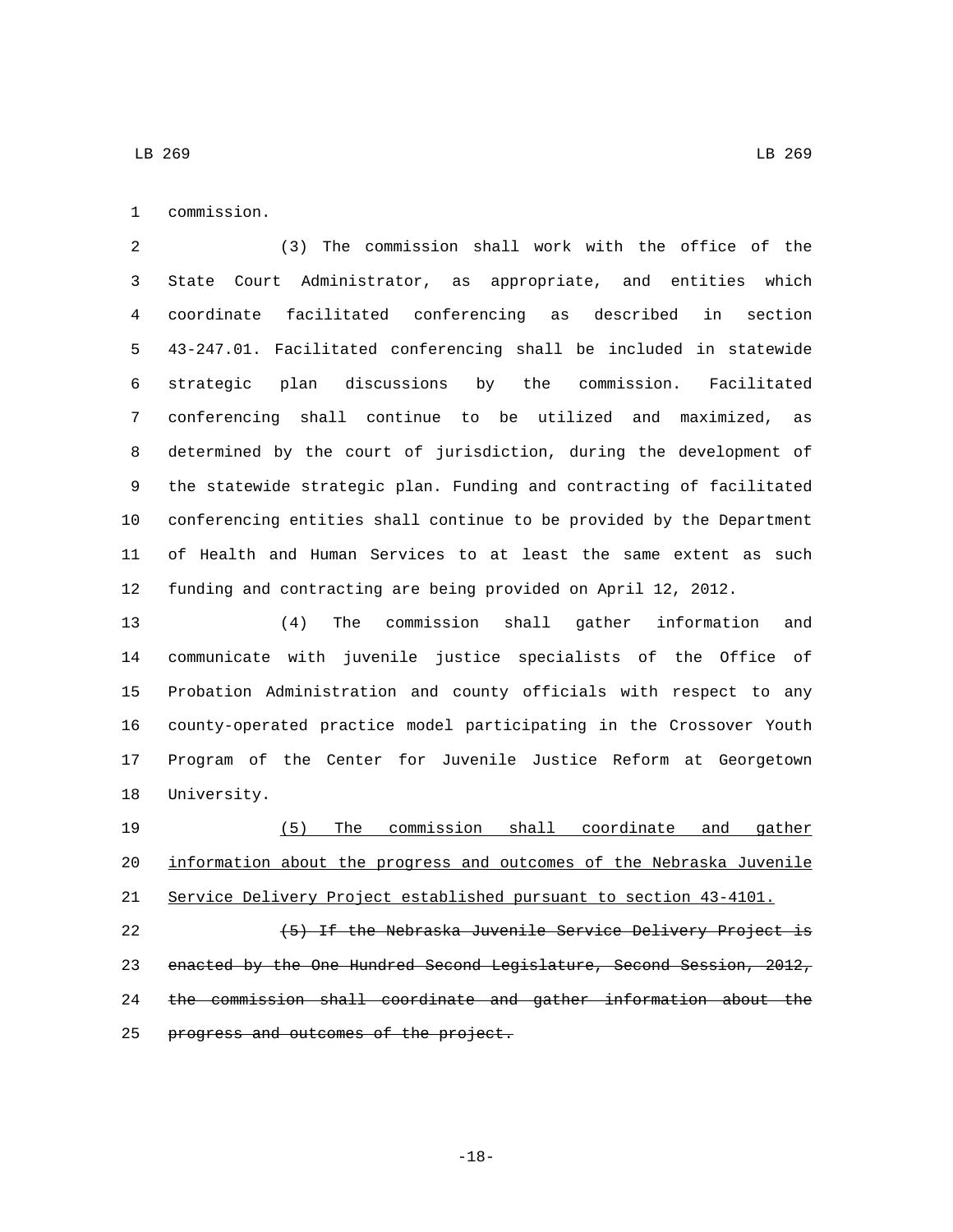Sec. 7. Section 43-4208, Revised Statutes Cumulative 2 Supplement, 2012, is amended to read:

 43-4208 (1)(a) The Title IV-E Demonstration Project Committee is created. The members of the committee shall be appointed by the Director of Children and Family Services or his or her designee and shall include representatives of the Department of Health and Human Services and representatives of child welfare stakeholder entities, including one advocacy organization which deals with legal and policy issues that include child welfare, one advocacy organization the singular focus of which is issues impacting children, two child welfare service agencies that provide a wide range of child welfare services, and one entity which is a lead agency as of March 1, 2012. Members of the committee shall have experience or knowledge in the area of child welfare that involves Title IV-E eligibility criteria and activities. In addition, there shall be at least one ex officio member of the committee, appointed by the State Court Administrator. The ex officio member or members shall not be involved in decisionmaking, implementation plans, or reporting but may attend committee meetings, provide information to the committee about the processes and programs of the court system involving children and juveniles, and inform the State Court Administrator of the committee's activities. The committee shall be convened by the director within thirty days after April 12, 2012.

 (b) The committee shall review, report, and provide recommendations regarding the application of the Department of Health

-19-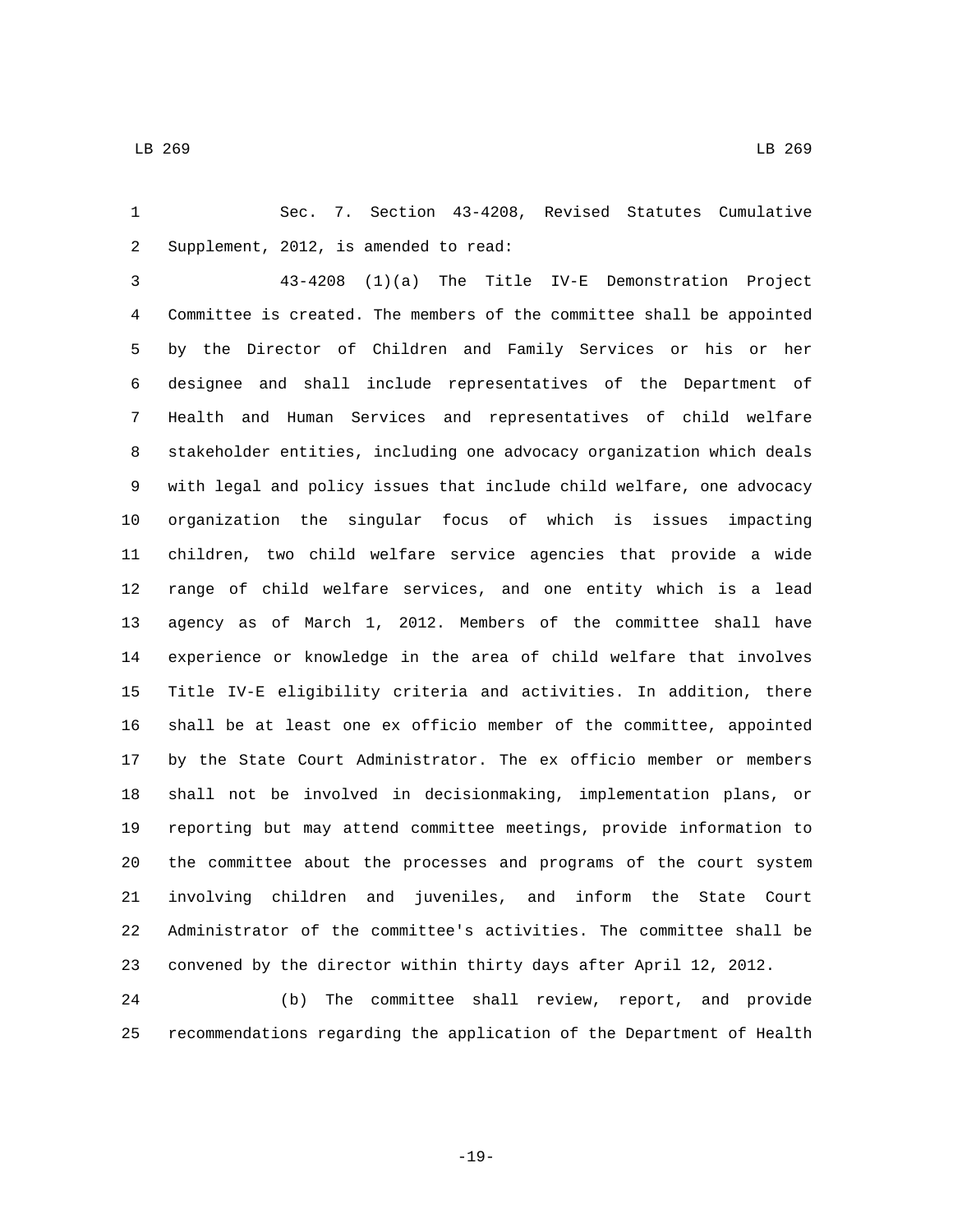and Human Services for a demonstration project pursuant to 42 U.S.C. 1320a-9 to obtain a waiver as provided in 42 U.S.C. 1320a-9(b), as such section existed on January 1, 2012. The committee may engage a consultant with expertise in Title IV-E demonstration project 5 applications and requirements.

 (c) The committee shall (i) review Nebraska's current status of Title IV-E participation and penetration rates, (ii) review strategies and solutions for raising Nebraska's participation rate and reimbursement for Title IV-E in child placement, case management, replacement, training, adoption, court findings, and proceedings, and (iii) recommend specific actions for addressing barriers to 12 participation and reimbursement.

 (d) The committee shall provide an implementation plan and a timeline for making application for a Title IV-E waiver. The implementation plan shall support and align with the goals of the 16 statewide strategic plan required pursuant to <del>Legislative Bill 821,</del> 17 One Hundred Second Legislature, Second Session, 2012, section 43-4204, including, but not limited to, maximizing federal funding to be able to utilize state and federal funding for a broad array of services for children, including prevention, intervention, and community-based, in-home, and out-of-home services to attain positive outcomes for the safety and well-being of and to expedite permanency for children. The committee shall report on its activities to the Health and Human Services Committee of the Legislature on or before July 1, 2012, September 1, 2012, and November 1, 2012, and shall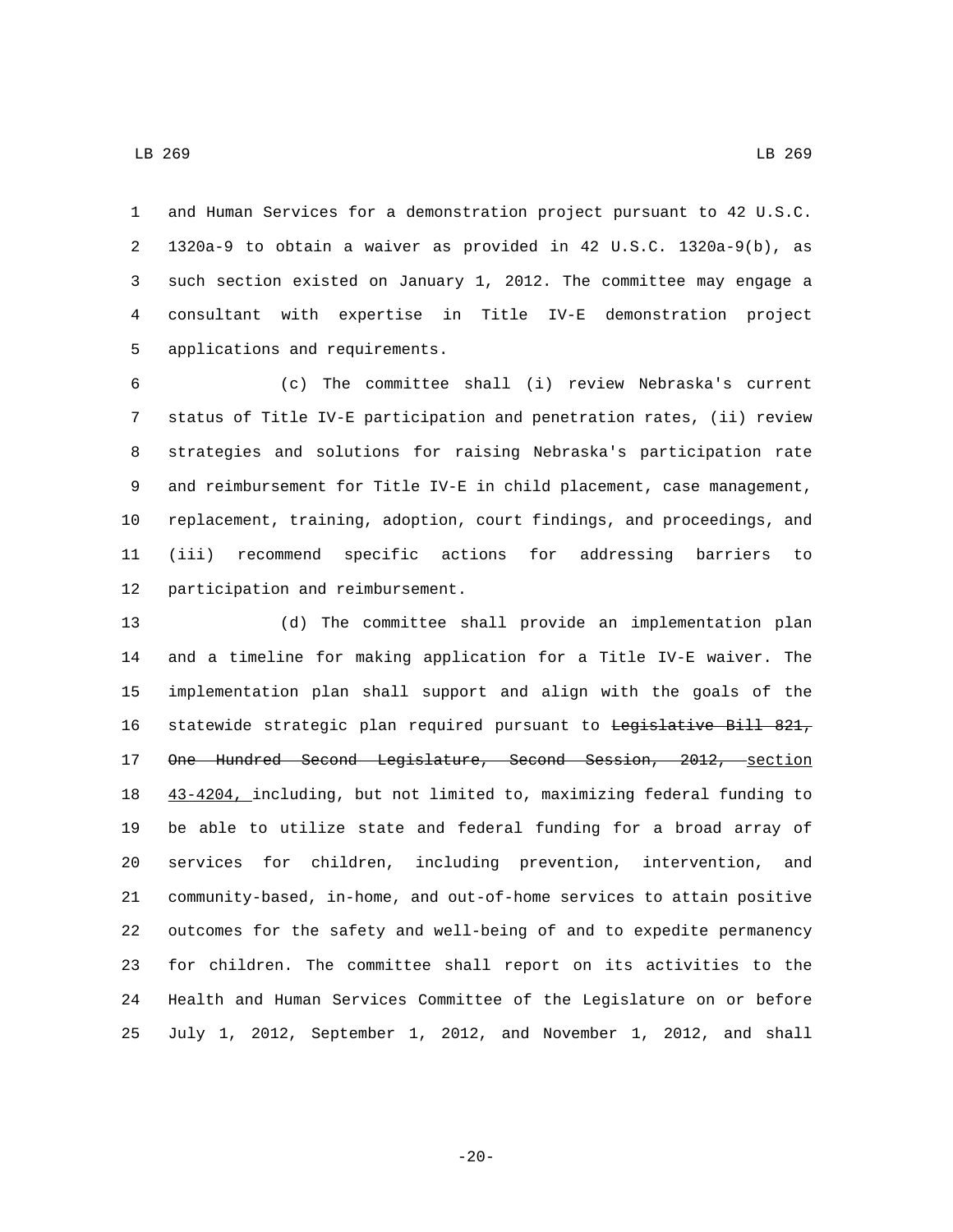provide a final written report to the department, the Health and Human Services Committee of the Legislature, and the Governor by 3 December 15, 2012.

 (e) If the Nebraska Children's Commission is created by the One Hundred Second Legislature, Second Session, 2012, the The Title IV-E Demonstration Project Committee shall thereupon come under the commission's jurisdiction. is under the jurisdiction of the Nebraska Children's Commission created pursuant to section 43-4202. The commission may make changes it deems necessary to comply with this subsection to facilitate the application for such demonstration 11 project.

 (2) The committee's implementation plan shall address the demonstration project designed to meet the requirements of 42 U.S.C. 1320a-9, including, but not limited to, the following:

 (a) Increasing permanency for children by reducing the time in foster care placements when possible and promoting a successful transition to adulthood for older youth;

 (b) Increasing positive outcomes for children and families in their homes and communities, including tribal communities, and improving the safety and well-being of children;

 (c) Preventing child abuse and neglect and the reentry of 22 children into foster care; and

 (d) Considering the options of developing a program to (i) permit foster care maintenance payments to be made under Title IV-E of the federal Social Security Act, as such act existed on

-21-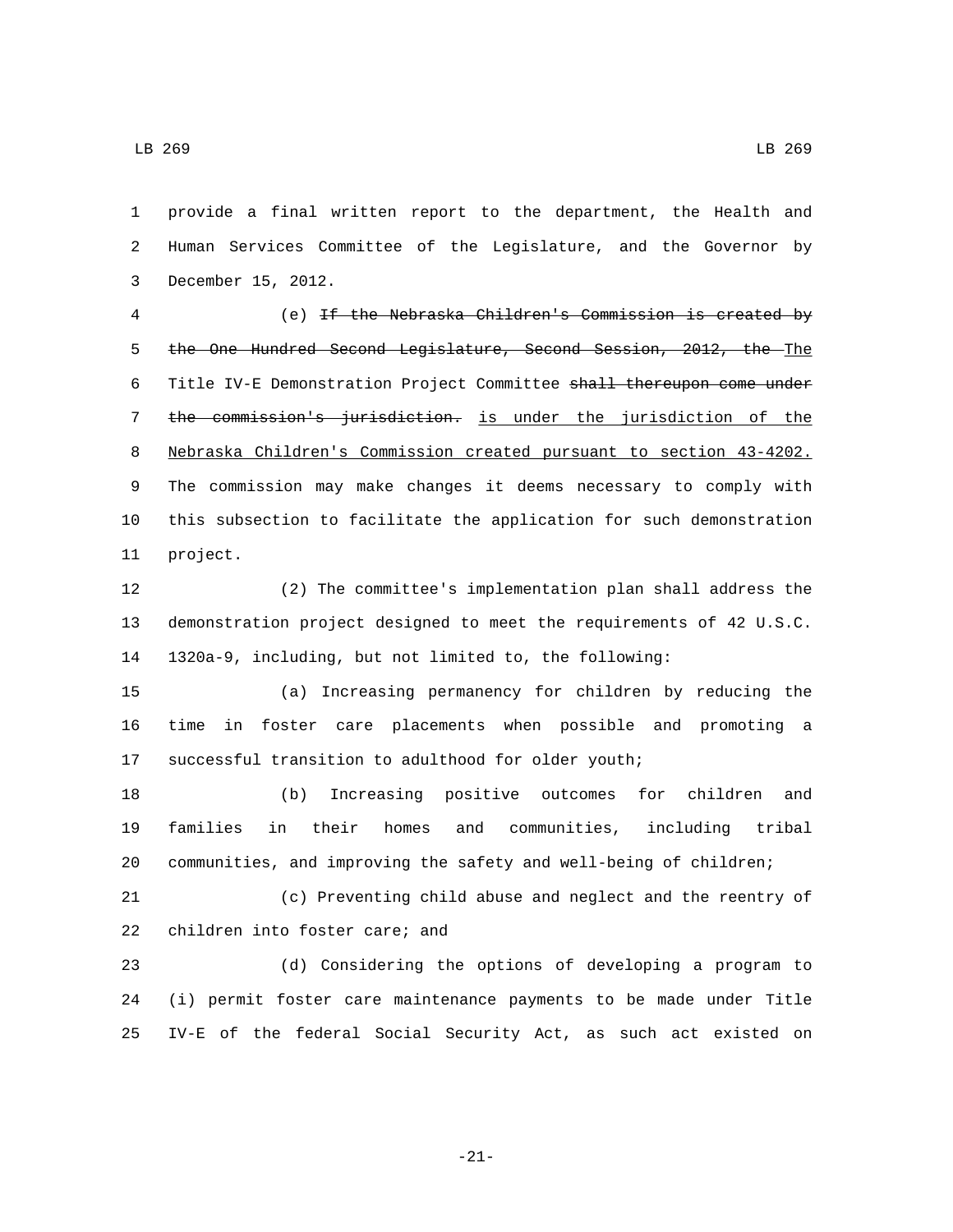January 1, 2012, to a long-term therapeutic family treatment center on behalf of children residing in such a center or (ii) identify and address domestic violence that endangers children and results in the 4 placement of children in foster care.

 (3) The implementation plan for the demonstration project shall include information showing:6

 (a) The ability and capacity of the department to effectively use the authority to conduct a demonstration project under this section by identifying changes the department has made or plans to make in policies, procedures, or other elements of the state's child welfare program that will enable the state to successfully achieve the goal or goals of the project; and

 (b) That the department has implemented, or plans to implement within three years after the date of submission of its application under this section or within two years after the date on which the United States Secretary of Health and Human Services approves such application, whichever is later, at least two of the child welfare program improvement policies described in 42 U.S.C. 1320a-9(a)(7), as such section existed on January 1, 2012.

 (4) At least one of the child welfare program improvement policies to be implemented by the Department of Health and Human Services under the demonstration project shall be a policy that the state has not previously implemented as of the date of submission of 24 its application under this section.

(5) On or before July 1, 2013, the Department of Health

-22-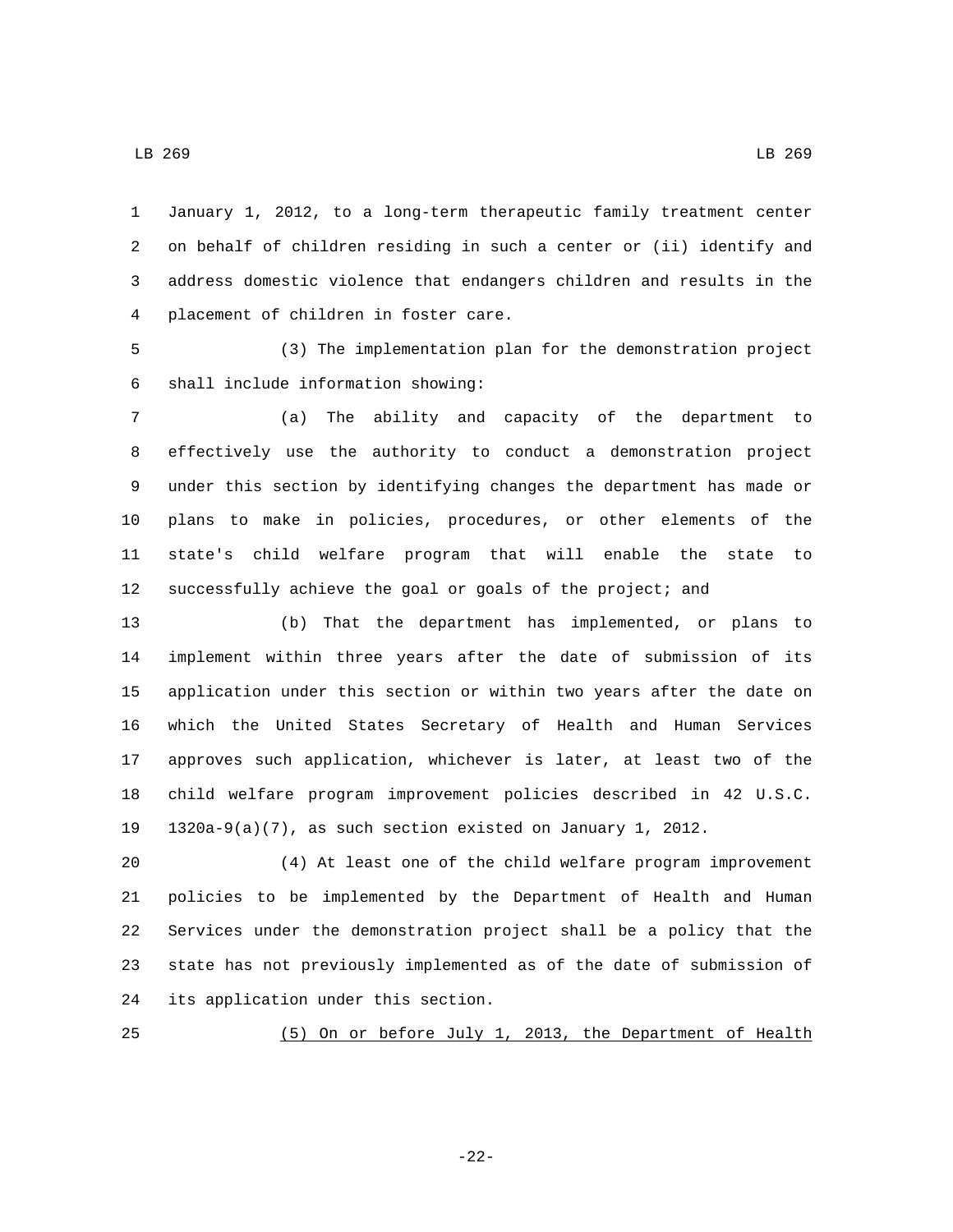and Human Services, in conjunction with the Office of Probation Administration, shall develop a policy for reimbursement of all allowable foster care maintenance costs as provided under Title IV-E of the federal Social Security Act, 42 U.S.C. 672, as such act and 5 section existed on January 1, 2013.

 $(5)$   $(6)$  For purposes of this section, long-term therapeutic family treatment center has the definition found in 42 U.S.C. 1320a-9(a)(8), as such section existed on January 1, 2012.

 Sec. 8. Section 68-1207, Revised Statutes Cumulative 10 Supplement, 2012, is amended to read:

 68-1207 (1) The Department of Health and Human Services shall supervise all public child welfare services as described by law. The department and the pilot project described in section 68-1212 shall maintain caseloads to carry out child welfare services which provide for adequate, timely, and indepth investigations and services to children and families. Caseloads shall range between twelve and seventeen cases as determined pursuant to subsection (2) of this section. In establishing the specific caseloads within such range, the department and the pilot project shall (a) include the workload factors that may differ due to geographic responsibilities, office location, and the travel required to provide a timely response in the investigation of abuse and neglect, the protection of children, and the provision of services to children and families in a uniform and consistent statewide manner and (b) utilize the workload criteria of the standards established as of January 1, 2012, by the

-23-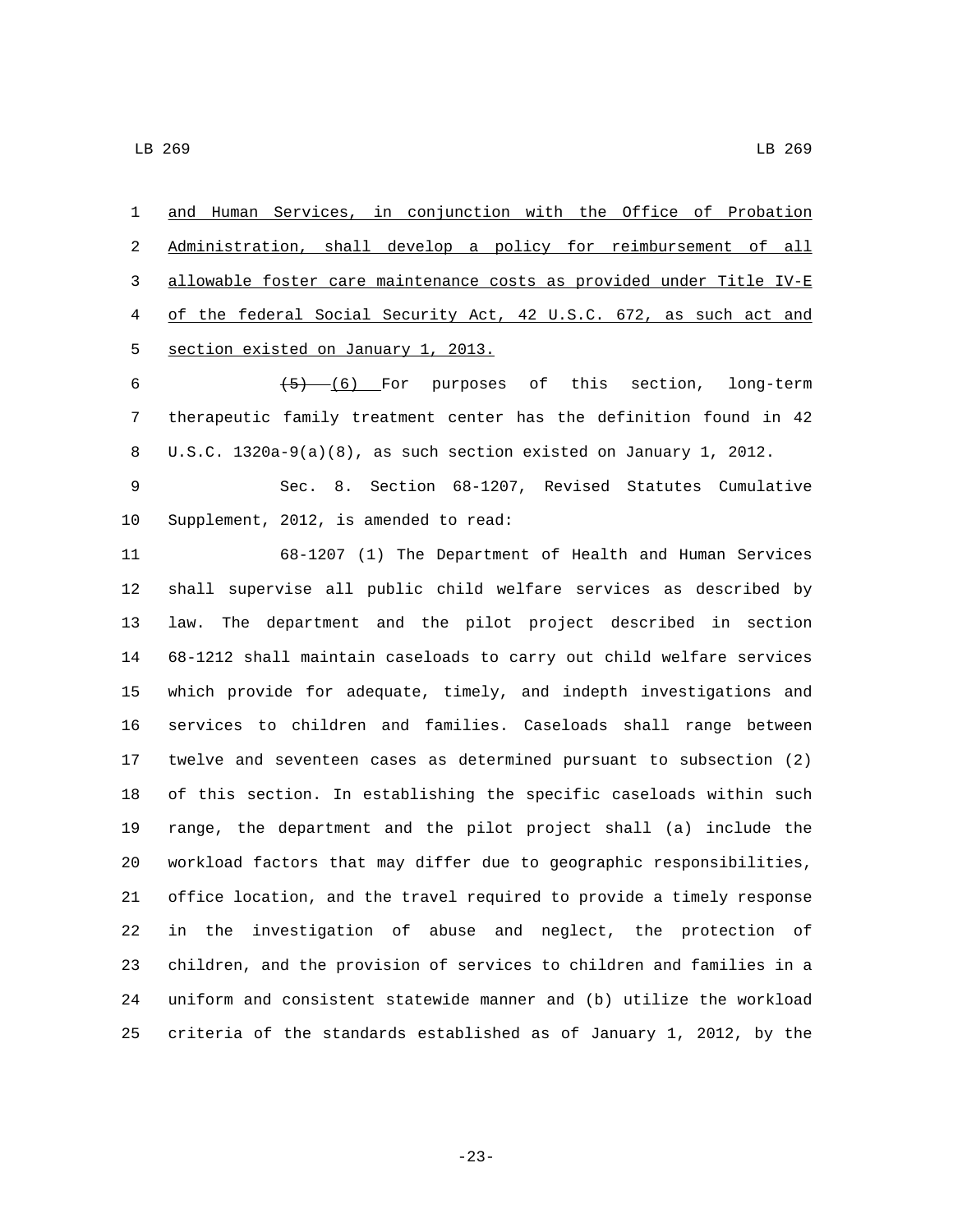Child Welfare League of America. The average caseload shall be reduced by the department in all service areas as designated pursuant to section 81-3116 and by the pilot project to comply with the caseload range described in this subsection by September 1, 2012. Beginning September 15, 2012, the department shall include in its annual report required pursuant to section 68-1207.01 a report on the attainment of the decrease according to such caseload standards. The department's annual report shall also include changes in the standards of the Child Welfare League of America or its successor.

 (2) Caseload size shall be determined in the following manner: (a) If children are placed in the home, the family shall count as one case regardless of how many children are placed in the home; (b) if a child is placed out of the home, the child shall count as one case; (c) if, within one family, one or more children are placed in the home and one or more children are placed out of the home, the children placed in the home shall count as one case and each child placed out of the home shall count as one case; and (d) any child receiving services from the department or a private entity under contract with the department shall be counted as provided in subdivisions (a) through (c) of this subsection whether or not such child is a ward of the state. For purposes of this subsection, a child is considered to be placed in the home if the child is placed with his or her biological or adoptive parent or a legal guardian and a child is considered to be placed out of the home if the child is placed in foster care, group home care, or any other setting which is

-24-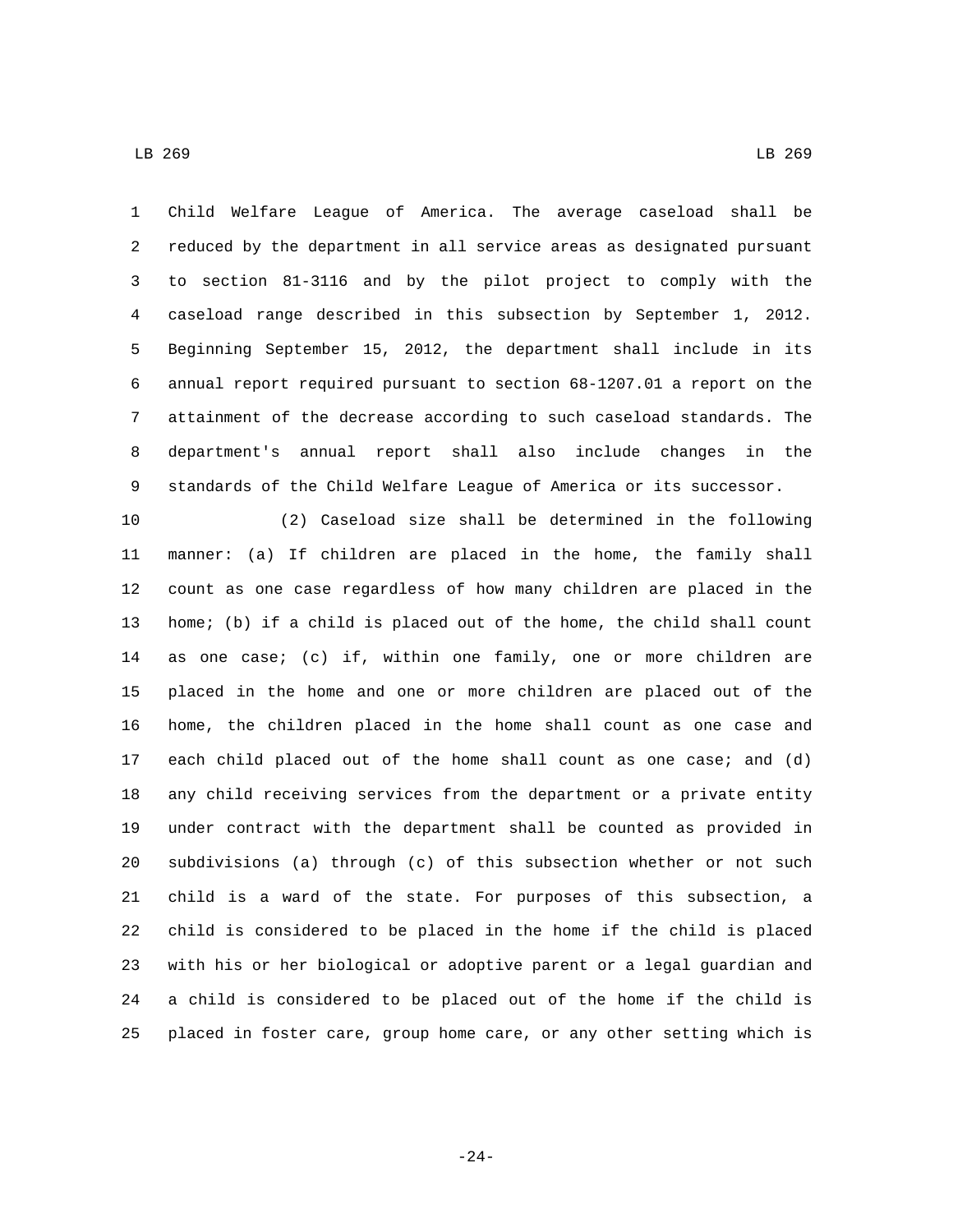1 not the child's planned permanent home.

 (3) To insure appropriate oversight of noncourt and voluntary cases when any child welfare services are provided, either by the department or by a lead agency participating in the pilot project, as a result of a child safety assessment, the department or lead agency shall develop a case plan that specifies the services to be provided and the actions to be taken by the department or lead 8 agency and the family in each such case. Such case plan shall clearly 9 indicate, when appropriate, that children are receiving services to prevent out-of-home placement and that, absent preventive services, foster care is the planned arrangement for the child.

 (4) To carry out the provisions of this section, the Legislature shall provide funds for additional staff.

 Sec. 9. Section 71-1904, Revised Statutes Cumulative 15 Supplement, 2012, is amended to read:

 71-1904 (1) The department shall adopt and promulgate rules and regulations pursuant to sections 71-1901 to 71-1906.01 for (a) the proper care and protection of children by licensees under such sections, (b) the issuance, suspension, and revocation of licenses to provide foster care, (c) the issuance, suspension, and revocation of probationary licenses to provide foster care, (d) the issuance, suspension, and revocation of provisional licenses to provide foster care, (e) the provision of training in foster care, which training shall be directly related to the skills necessary to care for children in need of out-of-home care, including, but not

-25-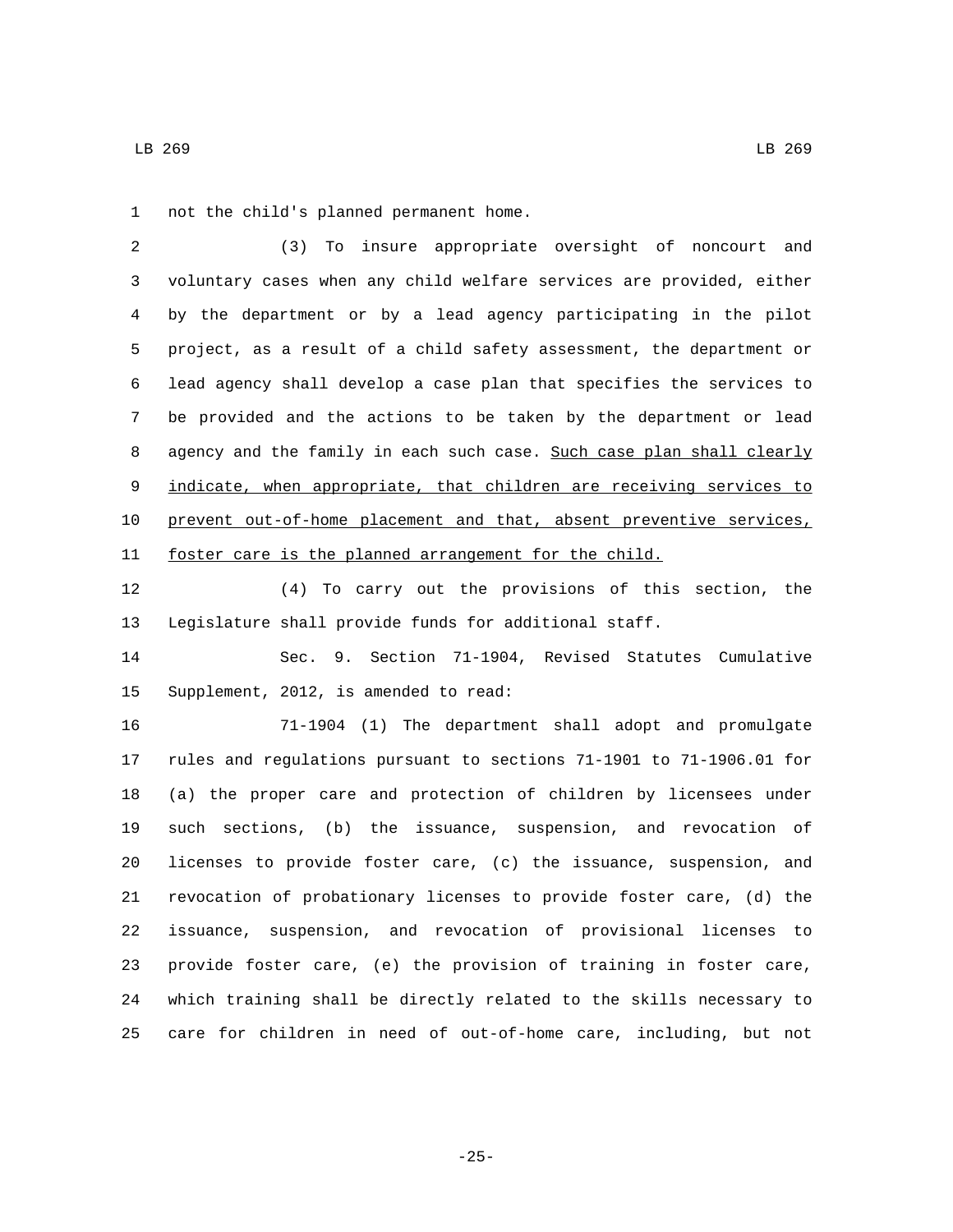limited to, abused, neglected, dependent, and delinquent children, and (f) the proper administration of sections 71-1901 to 71-1906.01. (2) The training required by subdivision (1)(e) of this section may be waived in whole or in part by the department for persons operating foster homes providing care only to relatives of the foster care provider. Such waivers shall be granted on a case-by- case basis upon assessment by the department of the appropriateness of the relative foster care placement. The department shall submit electronically an annual report to the Health and Human Services Committee of the Legislature on the number of waivers granted under this subsection and the total number of children placed in relative 12 foster homes. For 2012, 2013, 2013 and 2014, the department shall provide the report to the Health and Human Services Committee of the 14 Legislature on or before September 15. (3) The department shall adopt and promulgate rules and regulations establishing new foster home licensing requirements that ensure children's safety, health, and well-being but minimize the use 18 of licensing mandates for nonsafety issues. Such rules and regulations shall provide alternatives to address nonsafety issues regarding housing and provide assistance to families in overcoming licensing barriers, especially in child-specific relative and kinship placements, to maximize appropriate reimbursement under Title IV-E of the federal Social Security Act, as amended, including expanding the use of kinship guardianship assistance payments under 42 U.S.C.  $673(d)$ , as such act and section existed on January 1, 2013.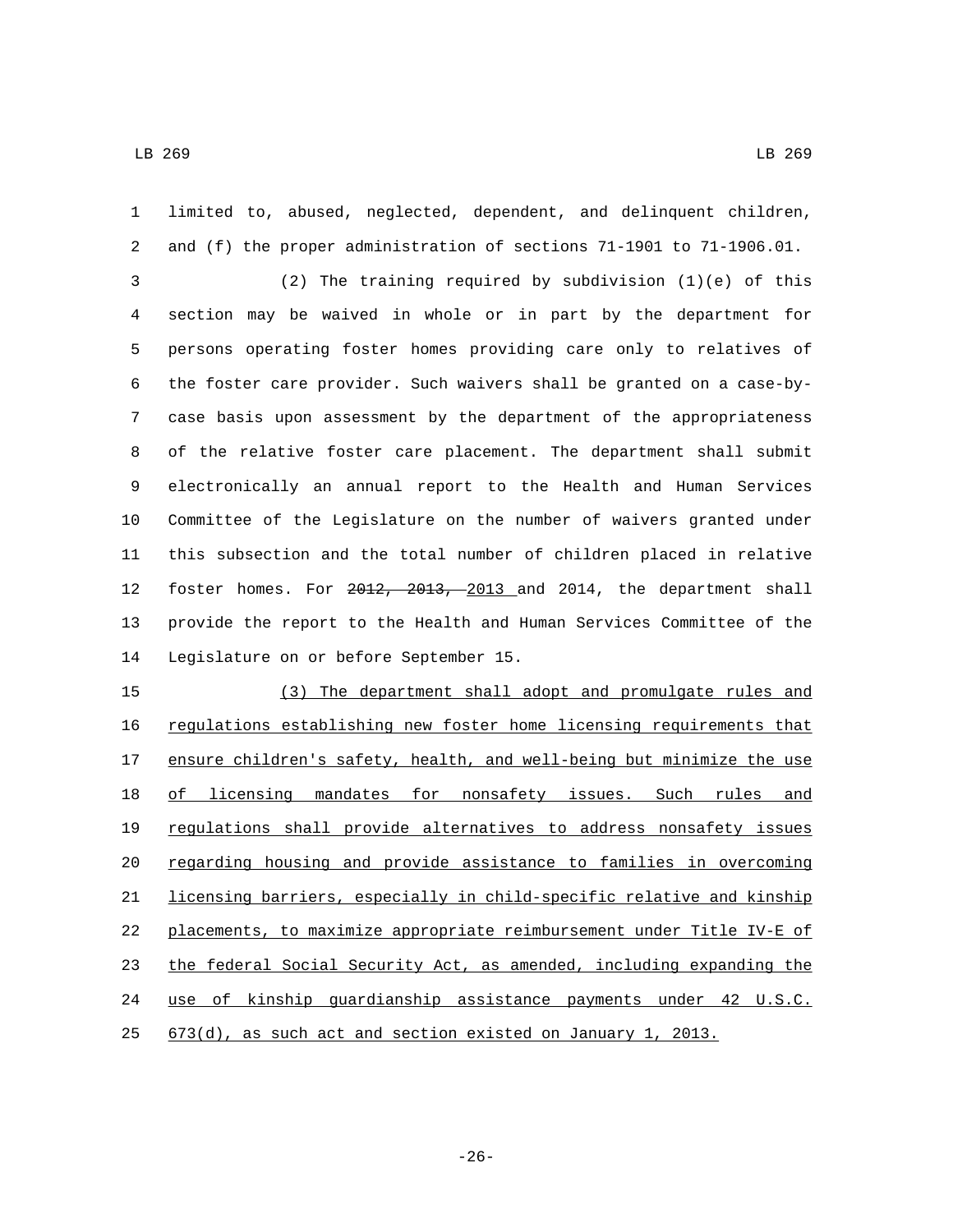| $\mathbf{1}$ | Sec. 10. (1) Any entity seeking to enter into a contract               |
|--------------|------------------------------------------------------------------------|
| 2            | with the Department of Health and Human Services to provide child      |
| 3            | welfare services shall provide evidence of financial stability and     |
| 4            | liquidity prior to executing such contract.                            |
| 5            | (2) An entity contracting with the department to provide               |
| 6            | child welfare services shall not require any subcontractor or          |
| 7            | employee of such contractor or subcontractor to sign an agreement not  |
| 8            | to compete with such contractor as a condition of subcontracting or    |
| 9            | employment.                                                            |
| 10           | 11.<br>The Department of Health and Human Services<br>Sec.             |
| 11           | shall implement a formal grievance process for families involved in    |
| 12           | the child welfare system or juvenile justice system. Such grievance    |
| 13           | process shall ensure that families are not dissuaded from utilizing    |
| 14           | the grievance process for fear of reprisal from the department,        |
| 15           | providers, or foster parents. A report of each grievance allegation    |
| 16           | and the determination of and any action to be taken by the department  |
| 17           | shall be provided to the Inspector General for Nebraska Child Welfare  |
| 18           | within ten days after such determination is made.                      |
| 19           | Sec. 12. Section 71-3406, Reissue Revised Statutes of                  |
| 20           | Nebraska, is amended to read:                                          |
| 21           | 71-3406 (1) The chief executive officer of the Department              |
| 22           | of Health and Human Services shall appoint a minimum of eight and a    |
| 23           | maximum of twelve members to the State Child Death Review Team.<br>The |
| 24           | core members shall be (a) a physician employed by the department, who  |
| 25           | shall be a permanent member and shall serve as the chairperson of the  |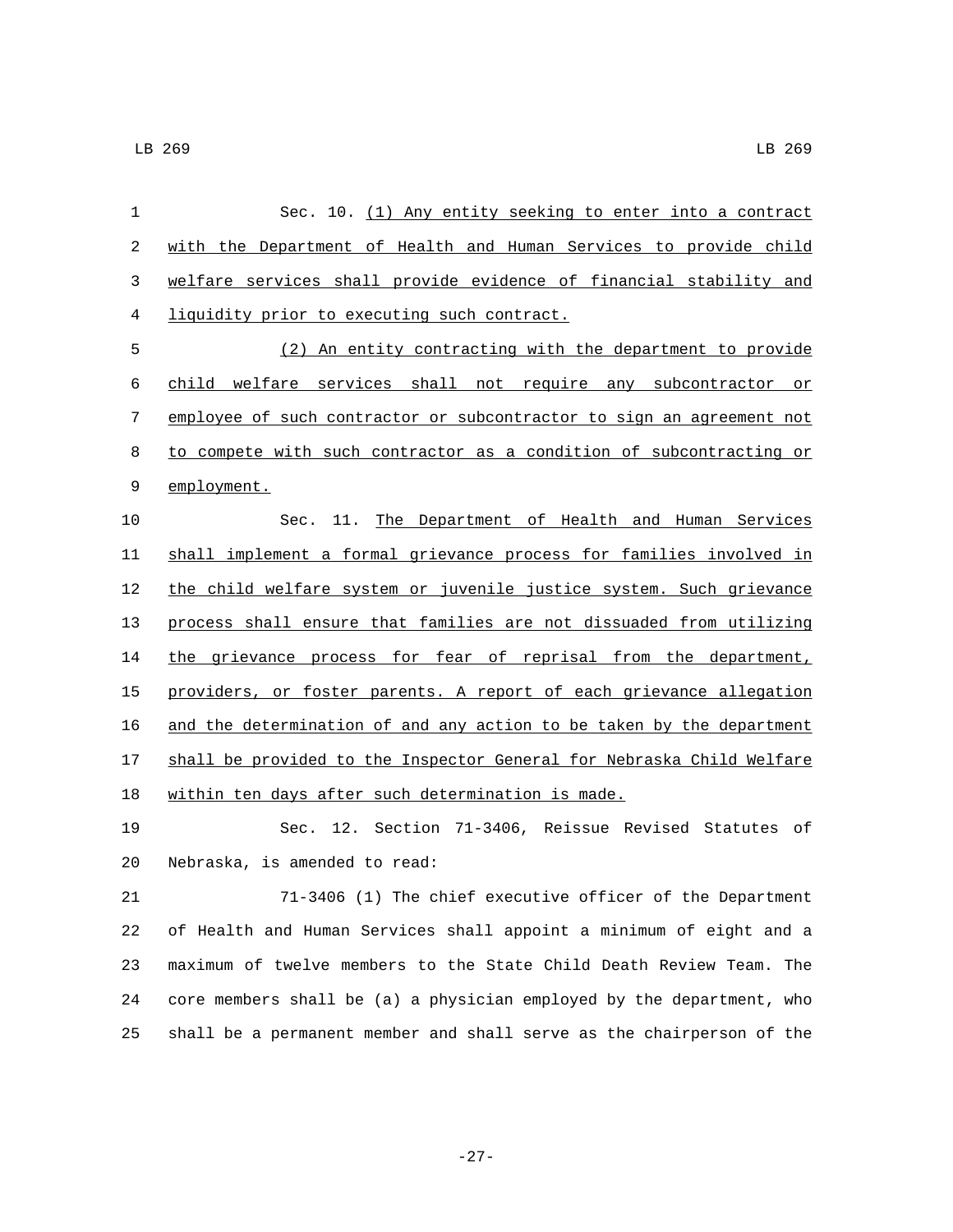LB 269 LB 269

 team, (b) a senior staff member with child protective services of the department, (c) a forensic pathologist, (d) a law enforcement representative, and (e) the Inspector General of Nebraska Child Welfare, and (f) an attorney. The remaining members appointed may be, but shall not be limited to, the following: A county attorney; a Federal Bureau of Investigation agent responsible for investigations on Native American reservations; a social worker; and members of organizations which represent hospitals or physicians.

 (2) Members shall serve four-year terms with the exception of the chairperson. In the absence of the chairperson, the chief executive officer may appoint another member of the core team 12 to serve as chairperson.

 (3) The team shall not be considered a public body for purposes of the Open Meetings Act. The team shall meet a minimum of four times a year. Members of the team shall be reimbursed for their actual and necessary expenses as provided in sections 81-1174 to 17 81-1177.

 Sec. 13. Section 81-3133, Revised Statutes Cumulative 19 Supplement, 2012, is amended to read:

 81-3133 (1)(a) On or before July 30, 2012, the Division of Children and Family Services of the Department of Health and Human Services shall report in writing its expenditures between January 1, 2012, and June 30, 2012, and the outcomes relating to such expenditures to the Appropriations Committee of the Legislature and the Health and Human Services Committee of the Legislature. Such

-28-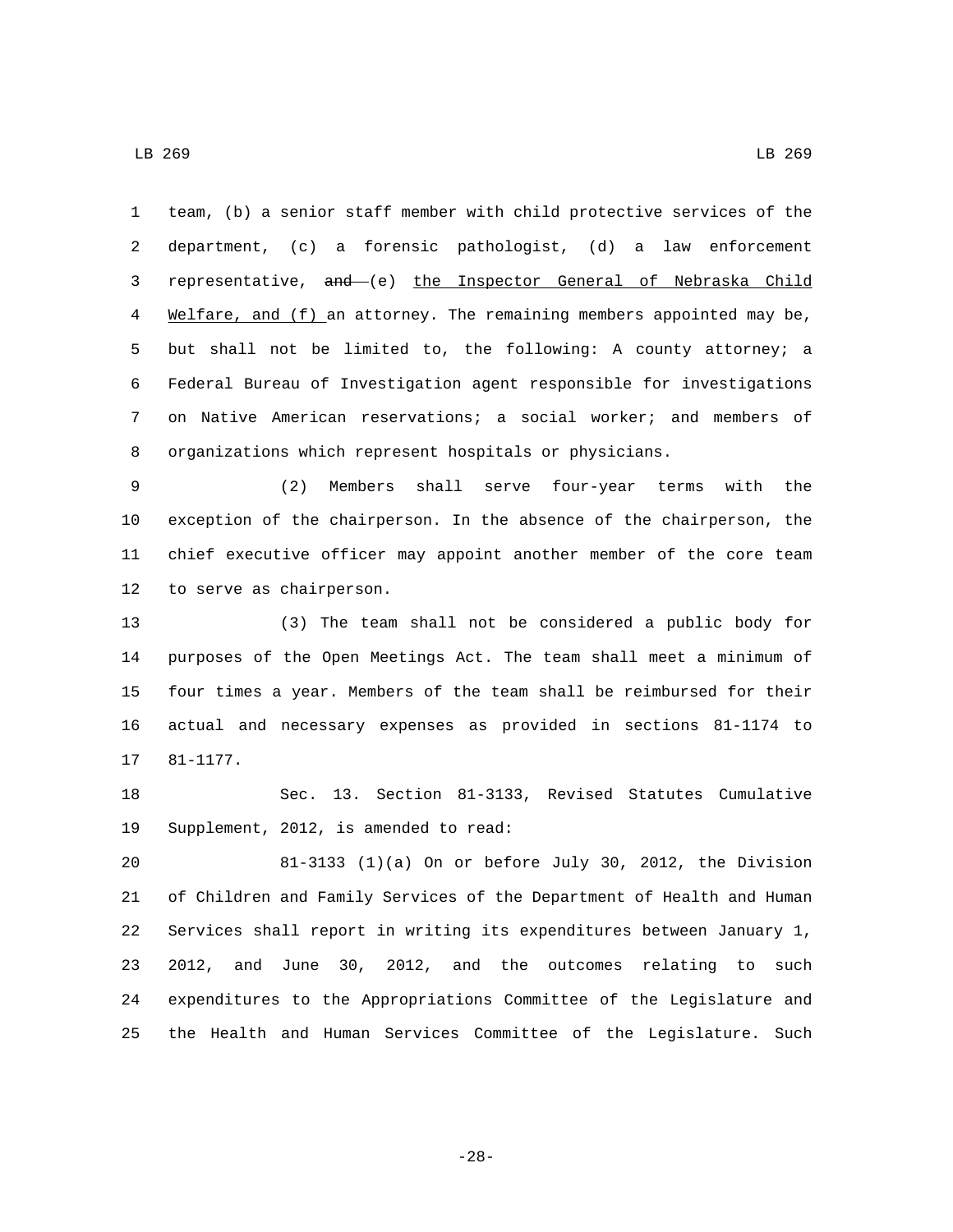report shall identify any changes or movement of funds in excess of two hundred fifty thousand dollars relating to child welfare between subprograms within Budget Program 347 and Budget Program 354.

 (b) Beginning with the third calendar quarter of 2012, the division shall report in writing its expenditures for each quarter and the outcomes relating to such expenditures within thirty days after the end of the quarter to the Appropriations Committee of the Legislature and the Health and Human Services Committee of the Legislature. Such report shall identify any changes or movement of funds in excess of two hundred fifty thousand dollars relating to 11 child welfare between subprograms within Budget Program 347 and 12 Budget Program 354.

 (2)(a) For the biennium ending June 30, 2015, and the biennium ending June 30, 2017, the Division of Children and Family Services of the Department of Health and Human Services shall, as part of the appropriations request process pursuant to section 81-132, include a strategic plan that identifies the main purpose or purposes of each program, verifiable and auditable key goals that the division believes are fair measures of its progress in meeting each program's main purpose or purposes, and benchmarks for improving performance on the key goals for the state as a whole and for each Department of Health and Human Services service area designated pursuant to section 81-3116. The division shall also report whether the benchmarks are being met and, if not, the expected timeframes for meeting them. Such key goals and benchmarks shall be developed by the

-29-